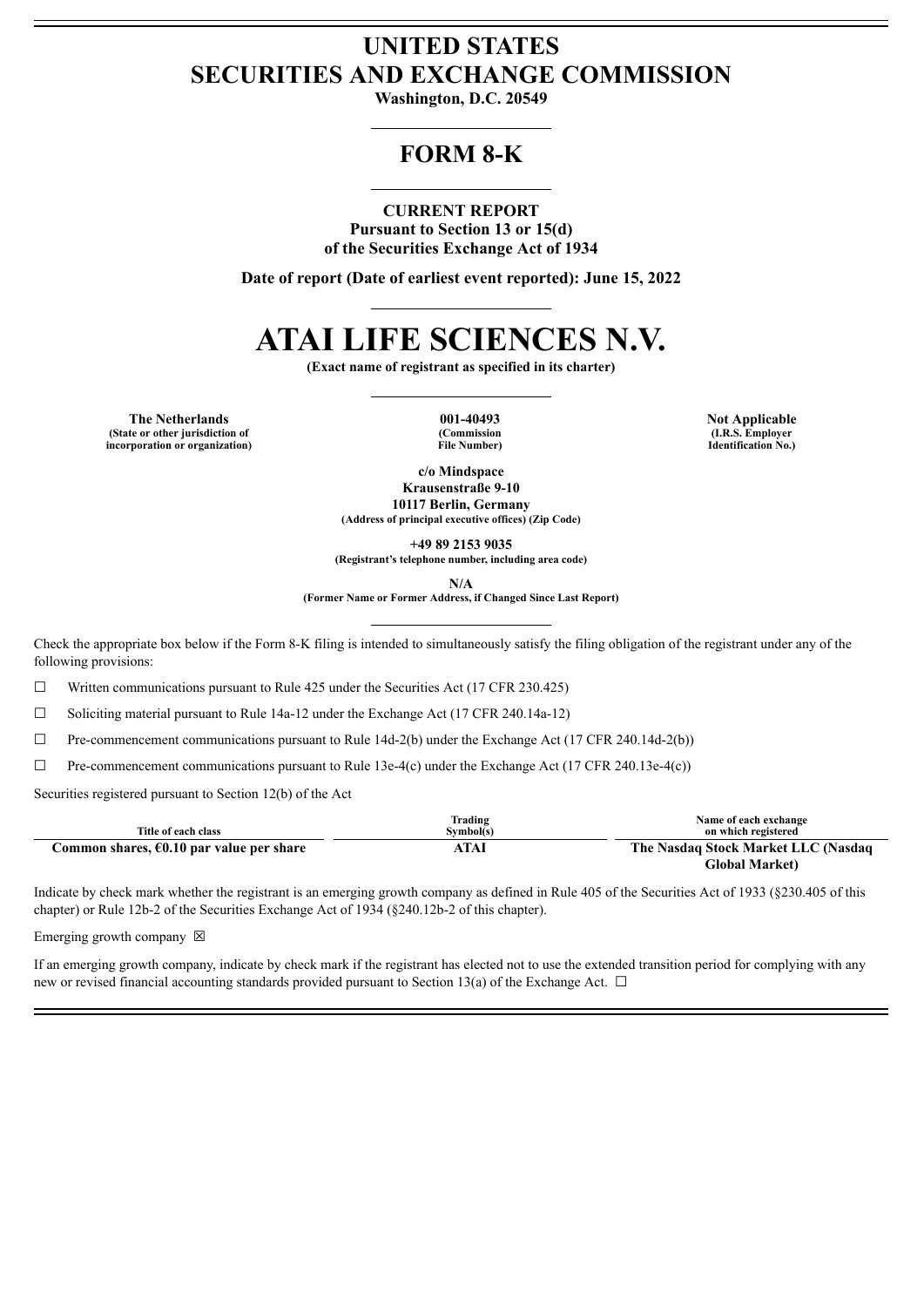#### Item 5.02. Departure of Directors or Certain Officers; Election of Directors; Appointment of Certain Officers; Compensatory **Arrangements of Certain Officers**

(b) On June 15, 2022 (the "Notice Date"), Greg Weaver, Chief Financial Officer of ATAI Life Sciences N.V. (the "Company") and ATAI Life Sciences US, Inc. ("ATAI US"), entered into a Transition and Separation Agreement with the Company and ATAI US (the "Transition Agreement") pursuant to which Mr. Weaver will resign from his current positions and support in the transition of duties to his successor as further described below. Mr. Weaver will continue serving as the Company's Chief Financial Officer during the Transition Term (as defined below).

(c) During the Transition Term Stephen Bardin will serve as the Company's Deputy CFO and CFO Designate and will subsequently be appointed as the Company's Chief Financial Officer effective during the third quarter of 2022, but in any event no later than September 30, 2022, as determined by the Supervisory Board.

Mr. Bardin, age 32, is expected to commence his employment with the Company as Deputy CFO and CFO Designate effective June 27, 2022. Prior to joining the Company, Mr. Bardin served in various capacities at BridgeBio Pharma, Inc. ("BridgeBio"), a commercial-stage biopharmaceutical company, most recently as its Senior Vice President, Finance and Operations, from October 2019 until June 2022. Prior to that, Mr. Bardin served as Director, Corporate Development and Associate Director, Corporate Development at Myovant Sciences Ltd., a biopharmaceutical company, from July 2017 – October 2019. Prior to that, Mr. Bardin served as a Consultant at The Boston Consulting Group from August 2011 - May 2014 and September 2016 – July 2017. Mr. Bardin received his Master of Business Administration from Stanford Graduate School of Business and his Bachelor of Science in Engineering in biomedical engineering from Duke University.

At this time, there are no arrangements or understandings between Mr. Bardin and any other persons pursuant to which he is to be appointed as Chief Financial Officer of the Company. Any changes to Mr. Bardin's compensatory arrangements in connection with his future appointment as Chief Financial Officer will be filed in an amendment to this Current Report on Form 8-K after such information is determined or becomes available. Mr. Bardin has no family relationships with any executive officer or director of the Company. There are no transactions in which Mr. Bardin has an interest requiring disclosure under Item 404(a) of Regulation S-K currently contemplated or since the beginning of the last fiscal year.

(e) Pursuant to the Transition Agreement, Mr. Weaver will continue to be employed as Chief Financial Officer through the earlier of (i) September 30, 2022 and (ii) the date Mr. Weaver is notified in writing that a new Chief Financial Officer is appointed and ready to serve in such capacity (the "Resignation Date" and such term, the "Transition Term"). In addition, from the Resignation Date through March 31, 2023 (the "Advisory Term"), Mr. Weaver will serve as a non-employee advisor to assist in the transition of duties to the new Chief Financial Officer (the "Advisory Services").

The Transition Agreement provides compensation for such services as follows:

- During the Transition Term, Mr. Weaver will continue to (i) receive his annual base salary of \$400,000 (the "Current Base Salary"), (ii) participate in the employee benefit plans and programs of ATAI US, subject to the terms and conditions of such plans and programs and (iii) vest in his outstanding Company option awards. Subject to Mr. Weaver remaining continuously employed through the Resignation Date, executing a general release of claims, and completing his services during the Transition Term to the good faith reasonable satisfaction of ATAI US, Mr. Weaver will also be eligible to receive an annual bonus for calendar year 2022 in an amount equal to \$160,000, pro-rated based on achievement of certain performance milestones for the year, as determined by the board of directors of the Company.
- During the Advisory Term, Mr. Weaver will be paid an advisory fee at an annual rate equal to 25% of the Current Base Salary, pro-rated for any partial period of service; provided that, any Advisory Services performed in excess of forty (40) hours per month shall, so long as pre-approved by ATAI US, be payable at an hourly rate of \$450, and will continue to vest in 25% of his outstanding Company option awards. Provided that (i) the Advisory Term is not terminated by ATAI US for "cause" or due to Mr. Weaver's material breach of the Transition Agreement, (ii) Mr. Weaver completes the Advisory Services to the reasonable satisfaction of ATAI US and (iii) Mr. Weaver timely executes a general release of claims, the right to exercise Mr. Weaver's vested options will be extended until the one-year anniversary of the expiration of the Advisory Term.

The foregoing description of the Transition Agreement does not purport to be complete and is subject to, and qualified in its entirety by, the full text of the Transition Agreement, a copy of which is filed as **Exhibit 10.1** hereto and is incorporated by reference herein.

#### **Item 7.01 Regulation FD Disclosure**

On June 17, 2022, the Company issued a press release announcing executive changes described above. A copy of the press release is attached as Exhibit 99.1 and incorporated herein by reference.

The information contained under Item 7.01 of this Current Report on Form 8-K (including Exhibit 99.1), shall not be deemed "filed" for purposes of Section 18 of the Securities Exchange Act of 1934, as amended (the "Exchange Act"), or otherwise subject to the liabilities of that section, nor shall it be deemed incorporated by reference in any filing under the Securities Act of 1933, as amended, or the Exchange Act except as may be expressly set forth by specific reference in such filing.

#### **Item 9.01. Financial Statements and Exhibits.**

(d) Exhibits

| Exhibit<br>$N_0$ . | <b>Description</b>                                                                                                                              |
|--------------------|-------------------------------------------------------------------------------------------------------------------------------------------------|
| 10.1               | Transition and Separation Agreement, dated June 15, 2022, by and among ATAI Life Sciences US, Inc., ATAI Life Sciences N.V. and<br>Greg Weaver+ |
| 99.1               | Press Release, dated June 17, 2022*                                                                                                             |
| 104                | Cover Page Interactive Data File (embedded within the inline XBRL document).                                                                    |

+ Management contract or compensatory plan, contract or arrangement.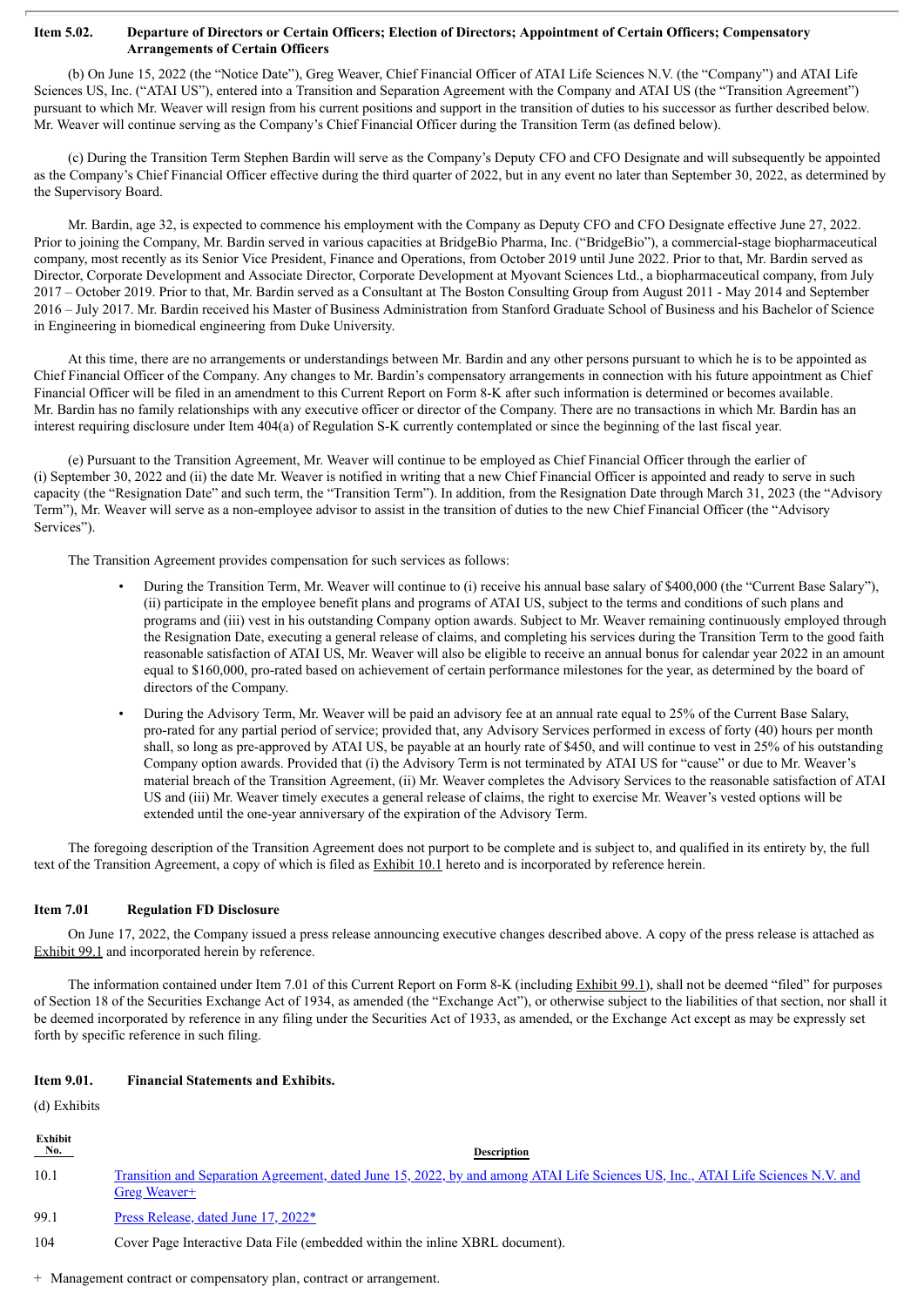\* Furnished herewith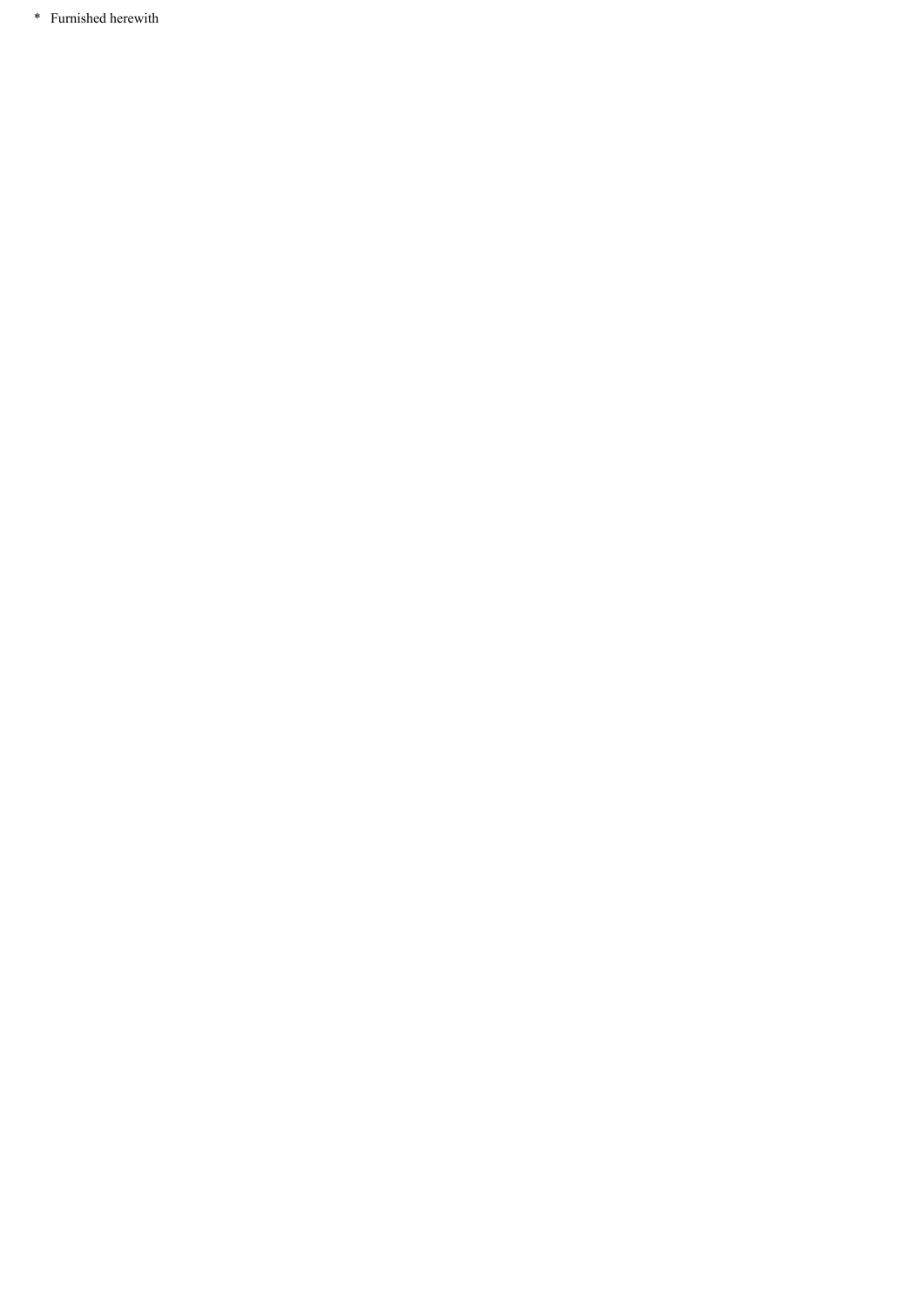**SIGNATURES**

Pursuant to the requirements of the Securities Exchange Act of 1934, the registrant has duly caused this report to be signed on its behalf by the undersigned hereunto duly authorized.

## **ATAI LIFE SCIENCES N.V.**

Date: June 17, 2022 By: /s/ Florian Brand

Name: Florian Brand<br>Title: Chief Executiv

Chief Executive Officer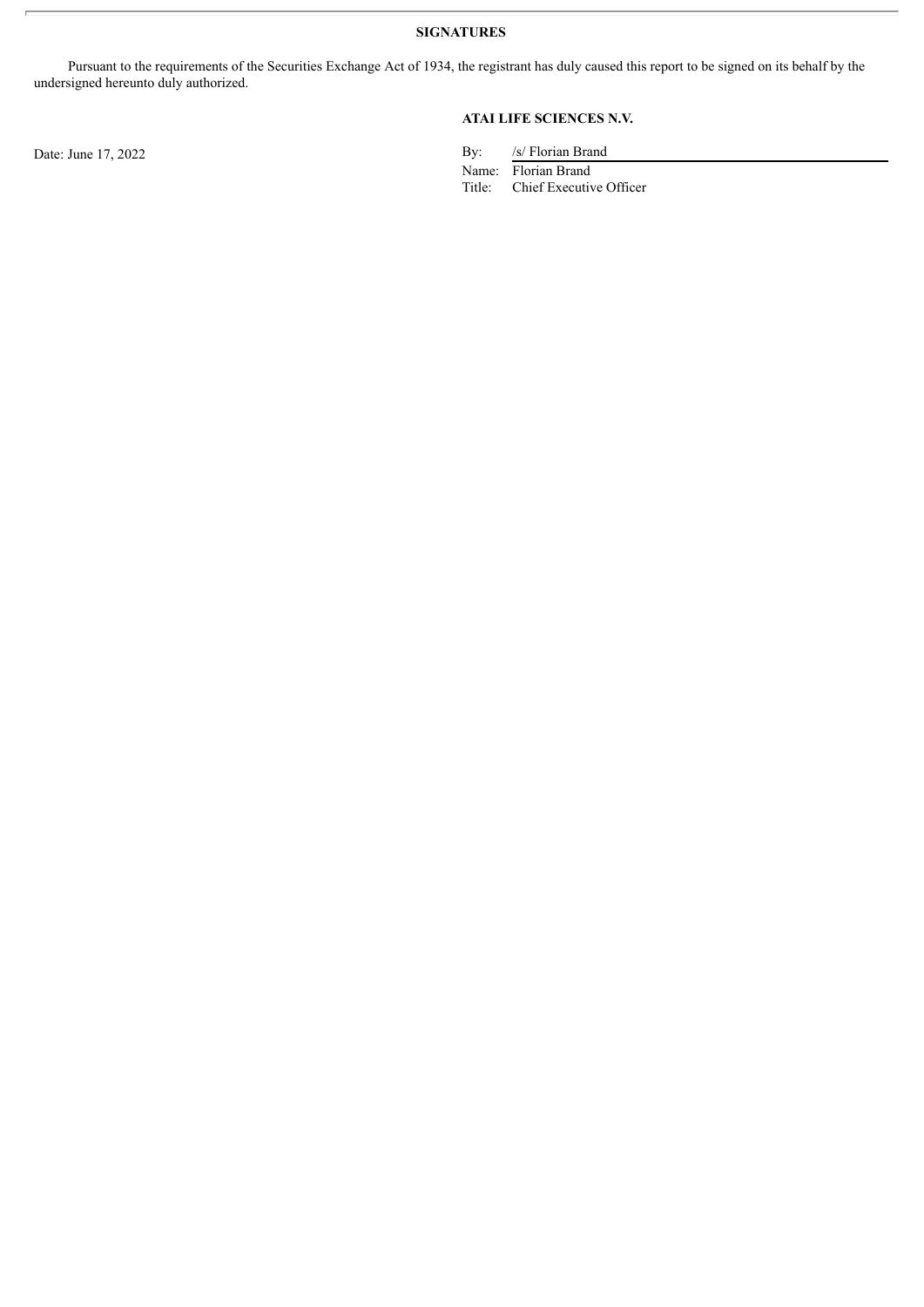

#### **Transition and Separation Agreement**

<span id="page-4-0"></span>This Transition and Separation Agreement ("Agreement") is made as of June 15, 2022 (the "Notice Date"), by and among ATAI Life Sciences US, Inc. (the "Company"), ATAI Life Sciences N.V. ("Parent") and Greg Weaver (the "Executive") (collectively referred to as the "parties" or individually referred to as a "party"). Capitalized terms used but not defined in this Agreement shall have the meanings set forth in the Employment Agreement (as defined below).

WHEREAS, Executive currently serves as Chief Financial Officer of the Company and of Parent pursuant to that certain Amended and Restated Employment Agreement, dated as of June 15, 2021 (the "Employment Agreement");

WHEREAS, Executive was previously granted one or more options (the "Options") to purchase common shares of Parent, pursuant and subject to the terms and conditions of the 2020 Employee, Director and Consultant Equity Incentive Plan (the "2020 Plan"), the 2021 Incentive Award Plan (the "2021 Plan") and one or more stock option agreements (collectively, the "Option Agreement") (the 2020 Plan, the 2021 Plan and the Option Agreement are collectively referred to herein as the "Equity Documents");

WHEREAS, Executive wishes to resign as Chief Financial Officer of the Company and of Parent and support in the transition of Executive's successor; and

WHEREAS, the Company desires to provide for an orderly transition of Executive's duties and responsibilities and Executive desires to assist the Company in realizing an orderly transition.

NOW, THEREFORE, in exchange for the good and valuable consideration set forth herein, the adequacy of which is specifically acknowledged, the Company and Executive hereby agree as follows:

#### 1. Transition Term.

(a) From the Notice Date through the first to occur of (i) September 30, 2022, and (ii) the date that the Company notifies you in writing that a new Chief Financial Officer of the Company ("New CFO") is appointed and ready to serve in such capacity (the "Resignation Date" and such term, the "Transition Term"), Executive shall continue as Chief Financial Officer as a full-time at-will employee of the Company and shall continue to have and perform such reasonable and lawful duties, responsibilities and authority as the Board of Directors (or equivalent, e.g. the Management Board or Supervisory Board) of Parent (in either case, the "Board") and/or the Chief Executive Officer of the Company or Parent may designate from time to time, including (x) the performance of Executive's current duties and responsibilities as Chief Financial Officer and (y) assisting the Company in the hiring or appointment of the New CFO (the "Transition Term Services"); provided, that, should Executive contractually commit to commence employment in an executive role with a company unaffiliated with the Company or Parent and has so notified the Company in writing, Company and Executive shall endeavor to expedite the timing of the Resignation Date to reasonably enable such contractually committed commencement date. During the Transition Term, Executive will perform the Transition Term Services in substantially the same manner and with substantially the same effort, time commitment and level of care as Executive has historically performed duties for the Company prior to the Notice Date and, in all instances, in compliance with all applicable laws and Company policies.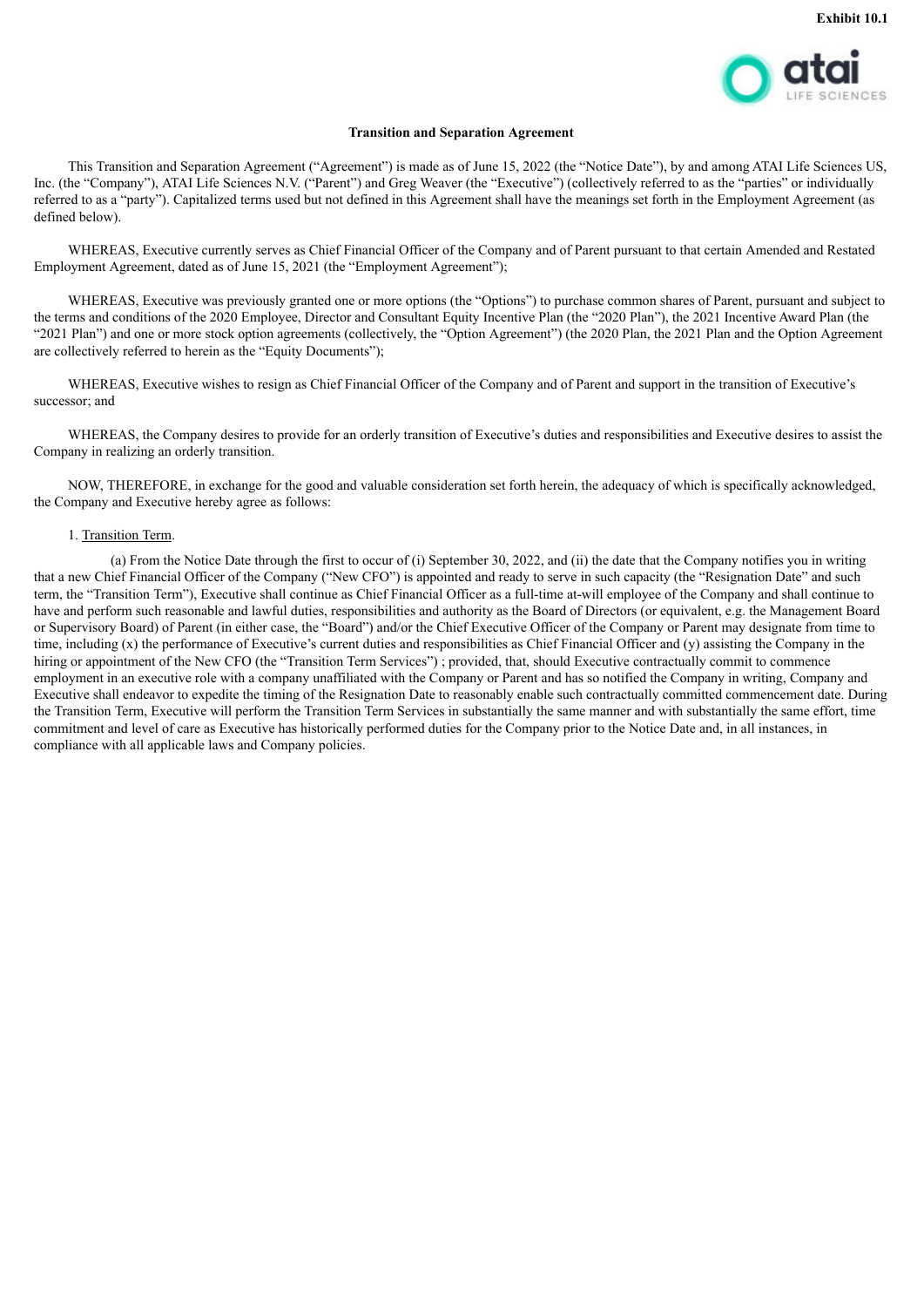(b) During the Transition Term, the Company shall continue to pay Executive a salary at an annual rate of \$400,000, pro-rated for any partial period of service and less all amounts required or authorized to be withheld by law, including all applicable federal, state and local withholding taxes, payable in accordance with the Company's standard payroll policies (the "Current Base Salary"). During the Transition Term, (i) Executive shall continue to be eligible to participate in the same employee benefit plans, programs and arrangements of the Company that Executive participated in on the Notice Date, subject to the terms and conditions of such plans and programs, (ii) Executive's Options will continue in accordance with their terms and will continue to vest and become exercisable as a result of Executive's continued service during the Transition Term; and (iii) Executive shall continue to be reimbursed for reasonable business expenses actually incurred by Executive in performing services as Chief Financial Officer in accordance with and subject to the terms and conditions of the applicable Company reimbursement policies, procedures, and practices as they may exist from time to time.

(c) Promptly following the Notice Date and Company's receipt of written documentation thereof, the Company will promptly pay up to \$5,000 of reasonable and documented legal fees and related expenses incurred by Executive in connection with the drafting, negotiation and execution of (i) this Agreement and (ii) all other related documents.

(d) If (i) Executive remains continuously employed by the Company through the Resignation Date, (ii) Executive executes the General Waiver and Release of claims in the form attached hereto as Exhibit A (the "Release") within five (5) days following the end of the Advisory Term (as defined below) and (iii) Executive completes the Transition Term Services to the good faith reasonable satisfaction of the Company, Executive will be eligible to receive Executive's annual performance bonus for calendar year 2022 (the "2022 Bonus"), in an amount equal to \$160,000, prorated based on achievement of certain performance milestones for calendar year 2022, as such achievement is determined by the Board. The 2022 Bonus, to the extent earned, will be paid in a lump sum as soon as practicable following the conclusion of the Advisory Term but in all events prior to March 15, 2023.

2. At Will Employment. Executive acknowledges and agrees that Executive's employment with the Company shall terminate on the Resignation Date, unless earlier terminated in accordance with the terms of this Agreement (the actual date of Executive's termination of employment, the "Separation Date"). Notwithstanding the foregoing, Executive's employment with the Company will at all times remain terminable by either Executive or the Company at will, and nothing in this Agreement confers upon Executive any right to continue to serve as an employee or other service provider of the Company or interferes with or restricts the rights of the Company to discharge or terminate the services of Executive at any time for any or no reason, with or without Cause (as defined in the Employment Agreement). Effective as of the Separation Date, Executive shall cease to serve as Chief Financial Officer or the Company or of Parent, or as a director or other officer or employee of the Company or Parent, or to hold any position (whether as an officer, director, manager, employee, trustee, fiduciary, or otherwise) with, and shall cease to exercise or convey any authority (actual, apparent, or otherwise) on behalf of, the Company or Parent, except as provided in Section 3.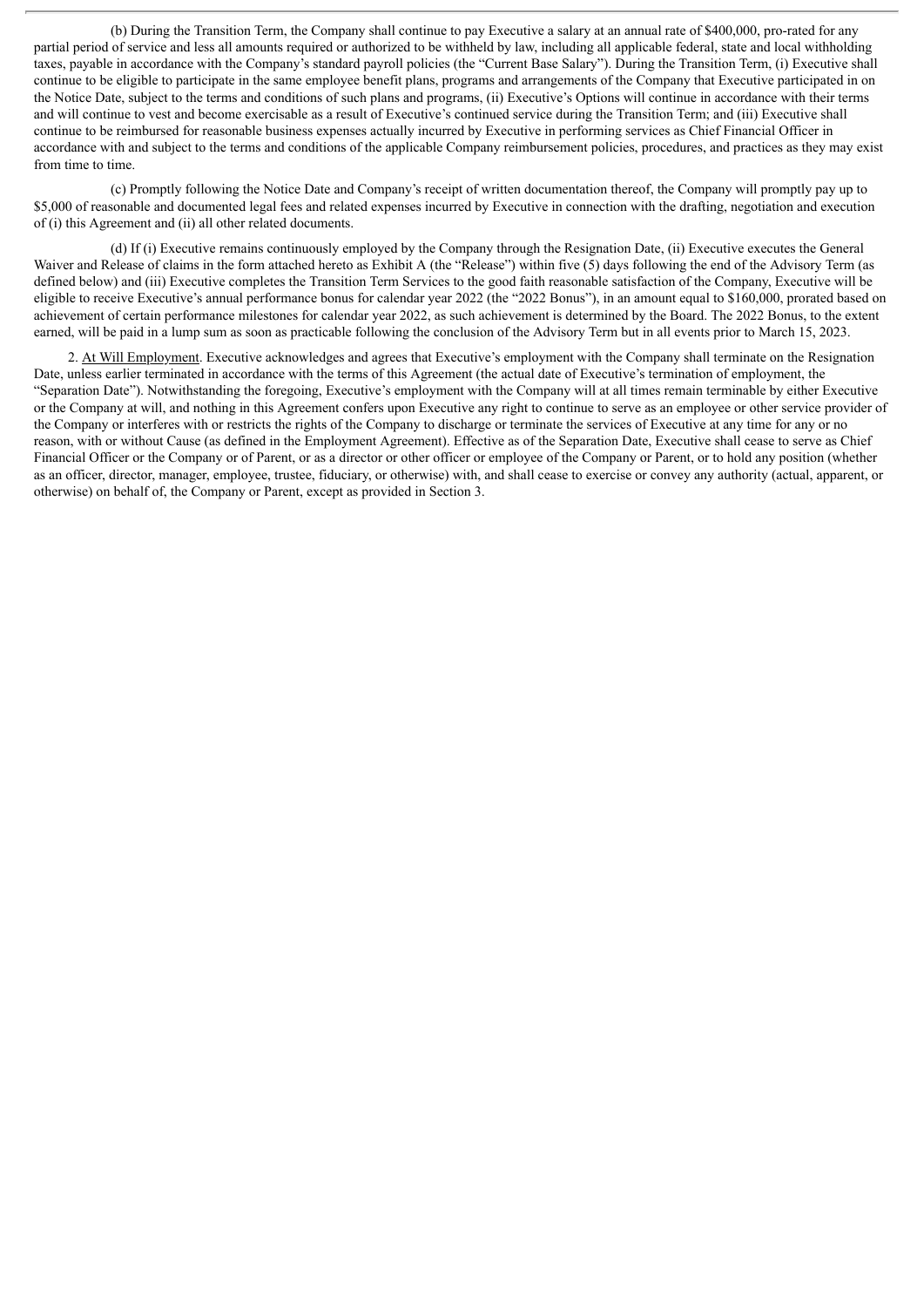#### 3. Advisory Term.

(a) Provided that Executive remains continuously employed by the Company through the Resignation Date, from the Resignation Date through March 31, 2023 (the "Advisory Term"), Executive shall serve as a non-employee advisor to the Company and shall provide such consulting, advisory and related services to the Company as may be reasonably requested by the Company from time to time to assist in the transition of duties to the New CFO (the "Advisory Services"); provided that, the Company may terminate the Advisory Term for Cause or due to Executive's material breach of this Agreement and, beginning December 31, 2022, either party may terminate the Advisory Term for any or no reason upon ten (10) days advance written notice to the other party. During the Advisory Term, Executive shall be available to perform the Advisory Services for approximately ten (10) hours per week and at such times during normal business hours as may be reasonably requested by the Company. Executive shall perform the Advisory Services to the best of Executive's abilities and in compliance with all applicable laws and Company policies.

(b) During the Advisory Term, the Company shall pay Executive an advisory fee (the "Advisory Fee") at an annual rate equal to 25% of the Current Base Salary, pro-rated for any partial period of service; provided that, any Advisory Services performed in excess of forty (40) hours per month shall, so long as preapproved in writing by the Company, be payable at an hourly rate of \$450. The Advisory Fee shall be payable in accordance with the Company's standard payroll policies for consultants. In addition, the Company shall reimburse Executive for or directly pay all reasonable, approved and documented business expenses incurred by Executive in the performance of the Advisory Services in accordance with the Company's expense reimbursement policy. All such expenses must be approved in advance by the Company in writing. Following the expiration or termination of the Advisory Term, Executive shall not be entitled to any further payments pursuant to this Section 3(b), except for payment of any unpaid Advisory Fees or unreimbursed business expenses earned or incurred prior to such expiration or termination.

(c) During the Advisory Term, Executive's Options will continue in accordance with their terms and shall continue to vest and become exercisable as a result of Executive's continued service with the Company; provided that, notwithstanding anything in the Equity Documents to the contrary, to reflect Executive's reduced role with the Company during the Advisory Term, only 25% of the unvested Options otherwise scheduled to vest on each vesting date occurring on and following the Resignation Date shall remain outstanding and eligible to vest on the original vesting schedule applicable to such Options and the remaining 75% of the unvested Options will expire and be forfeited effective as of the Resignation Date. Provided that (i) the Advisory Term is not terminated by the Company for Cause or due to Executive's material breach of this Agreement, (ii) Executive completes the Advisory Services to the reasonable satisfaction of the Company and (iii) Executive timely executes the Release as provided above, notwithstanding anything in the Equity Documents to the contrary, Executive's right to exercise any vested Options (after giving effect to the foregoing continued vesting) held by Executive as of the expiration of the Advisory Term shall be extended until the one year anniversary of the expiration of the Advisory Term, subject in all events to earlier termination in connection with a corporate transaction or event in accordance with the terms of the Equity Documents.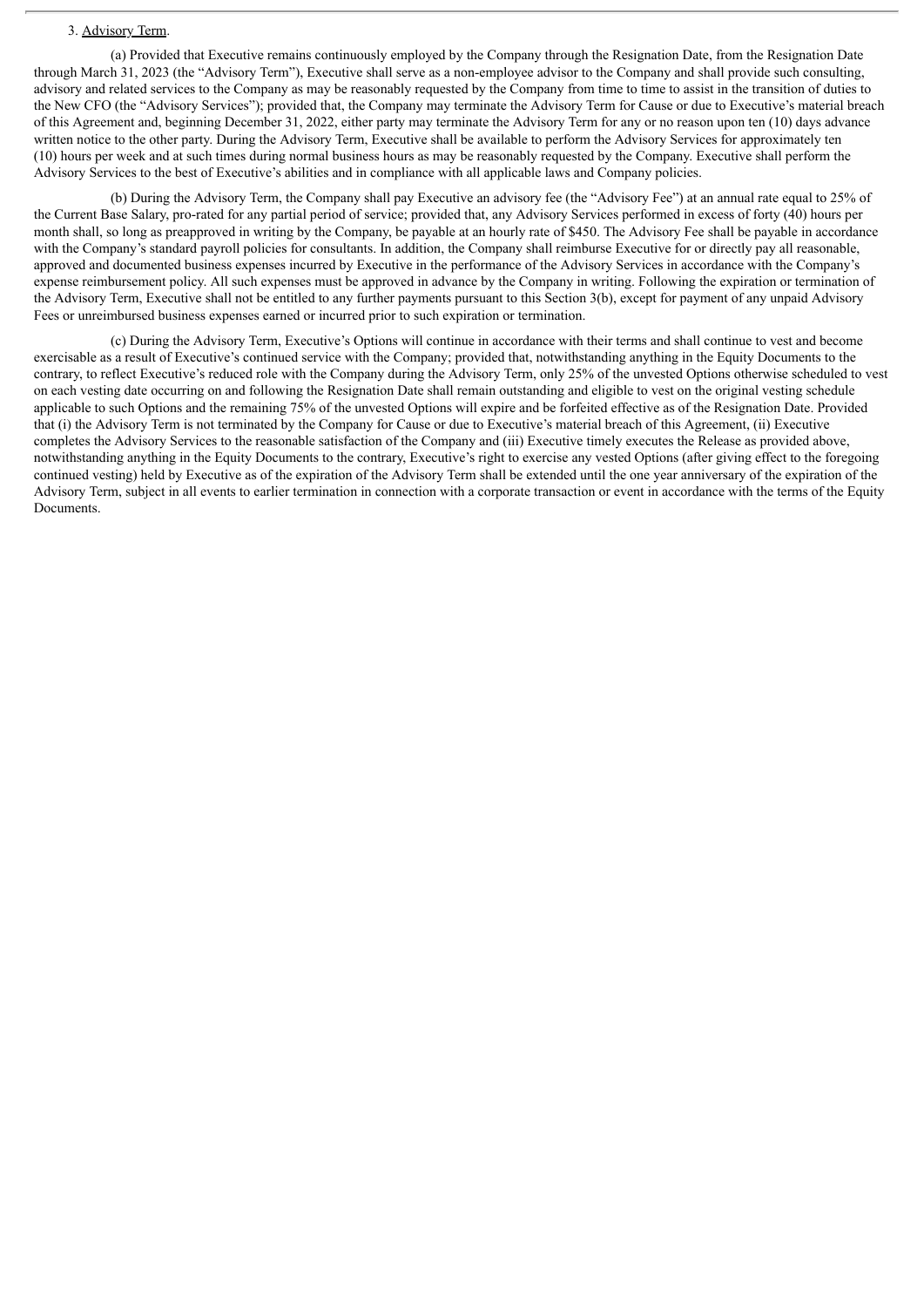(d) Executive acknowledges and agrees and it is the intent of the parties hereto that, except as may be required by applicable law or expressly set forth in Section 3(c), Executive shall receive no Company-sponsored benefits from the Company either as a consultant or employee from and after the Separation Date and that Executive will cease participation as an active employee in all Company-sponsored benefit plans as of the Separation Date. Executive further acknowledges that Executive has the responsibility to file all tax returns required by law and assumes sole liability for taxes due on income earned for the Advisory Services.

4. Accrued Compensation. To the extent unpaid as of the Separation Date, and subject to the terms and conditions of the Employment Agreement, the Company shall pay or provide to Executive all other payments or benefits described in Section 6(c) of the Employment Agreement, subject to and in accordance with the terms thereof.

5. No Severance Payments. Executive acknowledges and agrees that Executive's resignation is without "Good Reason" (as defined in the Employment Agreement) and that Executive is not entitled to the severance payments and benefits set forth in the Employment Agreement. Except as otherwise expressly required by law (e.g., COBRA) or as specifically provided herein, all of Executive's rights to salary, benefits, bonuses and other amounts (if any) accruing after the resignation of Executive's employment shall cease on the Separation Date. For the avoidance of doubt, Executive shall not be entitled to receive any severance, separation, notice or similar payments of any kind under the Employment Agreement or otherwise in connection with his resignation of employment except as provided herein.

#### 6. General Release and Waiver.

(a) *Release of Claims*. In consideration for the execution and delivery of this Agreement, and the undertakings provided for herein, none of which is otherwise required, and as a material inducement for the Company to enter into this Agreement, Executive agrees that, other than with respect to the Retained Claims (as defined below), the foregoing consideration represents settlement in full of all outstanding obligations owed to Executive by the Company, Parent, any of their direct or indirect subsidiaries and affiliates, and any of their respective current and former officers, directors, equityholders, managers, employees, agents, investors, attorneys, shareholders, administrators, affiliates, benefit plans, plan administrators, insurers, trustees, divisions, and subsidiaries and predecessor and successor corporations and assigns (collectively, the "Releasees"). Executive, on Executive's own behalf and on behalf of any of Executive's affiliated companies or entities and any of their respective heirs, family members, executors, agents, and assigns, other than with respect to the Retained Claims, hereby and forever releases the Releasees from, and agrees not to sue concerning, or in any manner to institute, prosecute, or pursue, any claim, complaint, charge, duty, obligation, or cause of action relating to any matters of any kind, whether presently known or unknown, suspected or unsuspected, that Executive may possess against any of the Releasees arising from any omissions, acts, facts, or damages that have occurred until and including the date Executive signs this Agreement, including, without limitation: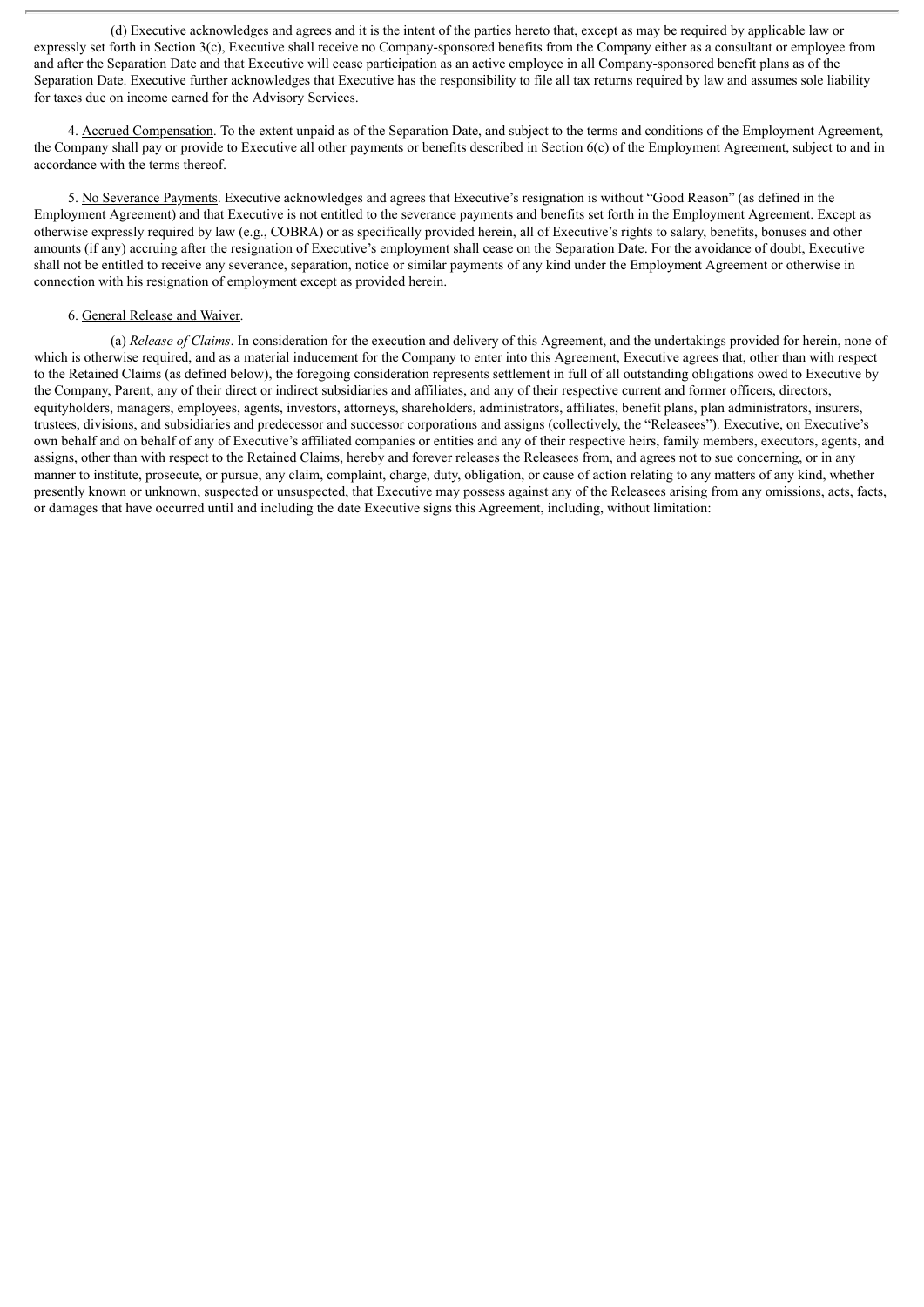(i) any and all claims relating to or arising from Executive's employment or service relationship with any of the Releasees and the termination of such relationships;

(ii) any and all claims relating to, or arising from, Executive's right to purchase, or actual purchase of any shares or other equity interests of the Company or of Parent, or any of its or their affiliates, including, without limitation, any claims for fraud, misrepresentation, breach of fiduciary duty, breach of duty under applicable state law, and securities fraud under any state or federal law;

(iii) any and all claims for wrongful discharge of employment; termination in violation of public policy; discrimination; harassment; retaliation; breach of contract, both express and implied; breach of covenant of good faith and fair dealing, both express and implied; promissory estoppel; negligent or intentional infliction of emotional distress; fraud; negligent or intentional misrepresentation; negligent or intentional interference with contract or prospective economic advantage; unfair business practices; defamation; libel; slander; negligence; personal injury; assault; battery; invasion of privacy; false imprisonment; conversion; and disability benefits;

(iv) any and all claims for violation of any federal, state, or municipal statute, including, but not limited to, Title VII of the Civil Rights Act of 1964; the Civil Rights Act of 1991; the Rehabilitation Act of 1973; the Americans with Disabilities Act of 1990; the Equal Pay Act; the Fair Labor Standards Act; the Fair Credit Reporting Act; the Age Discrimination in Employment Act of 1967; the Older Workers Benefit Protection Act; the Employee Retirement Income Security Act of 1974; the Worker Adjustment and Retraining Notification Act; the Family and Medical Leave Act; the Sarbanes-Oxley Act of 2002; the New York State Human Rights Law; and the New York City Human Rights Law;

(v) any and all claims for violation of the federal or any state constitution;

(vi) any and all claims arising out of any other laws and regulations relating to employment or employment discrimination;

(vii) any claim for any loss, cost, damage, or expense arising out of any dispute over the non-withholding or other tax treatment of any of the proceeds received by Executive as a result of this Agreement;

(viii) any and all claims arising out of the wage and hour and wage payments laws and regulations of the state or states in which Executive has provided service to the Company or any of its affiliates (including without limitation the New York Labor Law); and

(ix) any and all claims for attorneys' fees and costs.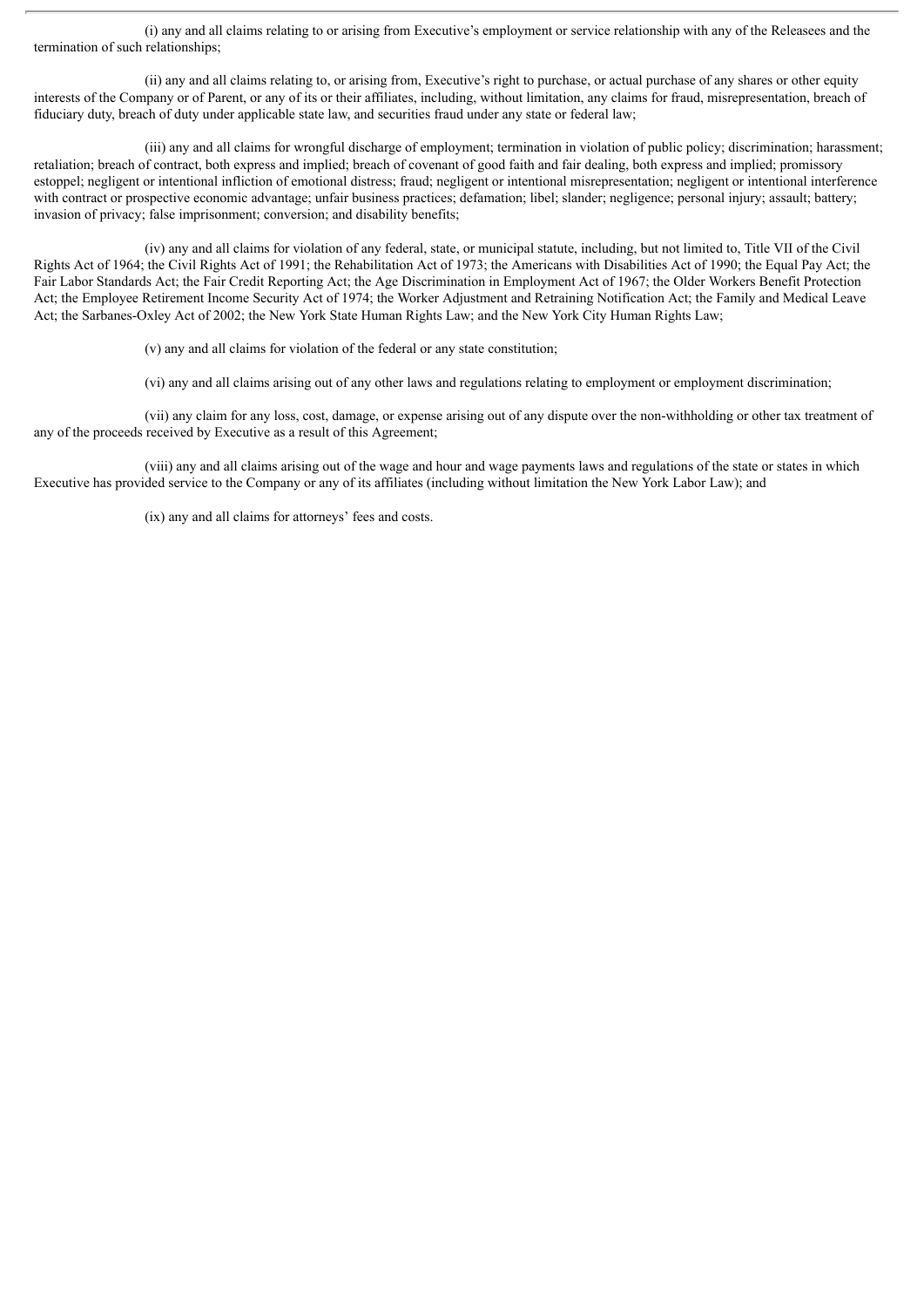(b) *Retained Claims*. Executive agrees that the release set forth in this Section 6 shall be and remain in effect in all respects as a complete general release as to the matters released. Notwithstanding the foregoing, for the avoidance of doubt, nothing herein will be deemed to release any rights or remedies in connection with Executive's ownership of vested equity securities of Parent, any equity securities of Parent that are eligible to vest following the date hereof, or Executive's right to indemnification by the Company or any of its affiliates pursuant to contract or applicable law (collectively, the "Retained Claims"). This release also does not release claims that cannot be released as a matter of law, including, but not limited to, Executive's right to report possible violations of federal law or regulation to any governmental agency or entity in accordance with the provisions of and rules promulgated under Section 21F of the Securities Exchange Act of 1934 or Section 806 of the Sarbanes-Oxley Act of 2002, or any other whistleblower protection provisions of state or federal law or regulation and any right to receive an award for information provided thereunder, Executive's right to file a charge with or participate in a charge by the Equal Employment Opportunity Commission, or any other local, state, or federal administrative body or government agency that is authorized to enforce or administer laws related to employment, against the Company (with the understanding that Executive's release of claims herein bars Executive from recovering such monetary relief from the Company or any Releasee for any allegedly discriminatory treatment), claims for unemployment compensation or any state disability insurance benefits pursuant to the terms of applicable state law, claims to continued participation in certain of the Company's group benefit plans pursuant to the terms and conditions of COBRA, and claims to any benefit entitlements vested as the date of separation of Executive's employment, pursuant to written terms of any employee benefit plan of the Company or its affiliates. Furthermore, Executive is hereby provided notice of immunity rights under the Defend Trade Secrets Act, which states: "(1) An individual shall not be held criminally or civilly liable under any Federal or State trade secret law for the disclosure of a trade secret that (A) is made (i) in confidence to a Federal, State, or local government official, either directly or indirectly, or to an attorney; and (ii) solely for the purpose of reporting or investigating a suspected violation of law; or (B) is made in a complaint or other document filed in a lawsuit or other proceeding, if such filing is made under seal; and (2) an individual who files a lawsuit for retaliation by an employer for reporting a suspected violation of law may disclose the trade secret to the attorney of the individual and use the trade secret information in the court proceeding, if the individual (A) files any document containing the trade secret under seal; and (B) does not disclose the trade secret, except pursuant to court order."

(c) *Voluntary Execution of Release*. In consideration for the Company's agreement to enter into this Agreement and the parties' independent contractor relationship on the terms provided herein, and intending to be legally bound, Executive hereby executes this Agreement, voluntarily, without any duress or undue influence on the part or behalf of the Company or any third party, with the full intent of releasing all of Executive's claims against the Company and any of the other Releasees, except as excluded in Section 6(b) above. Executive acknowledges that: (i) Executive has read this release; (ii) Executive has not relied upon any representations or statements made by the Company that are not specifically set forth in this release; (iii) Executive has been represented in the preparation, negotiation, and execution of this release by legal counsel of Executive's own choice or has elected not to retain legal counsel; (iv) Executive understands the terms and consequences of this release and of the releases it contains; and (v) Executive is fully aware of the legal and binding effect of this release.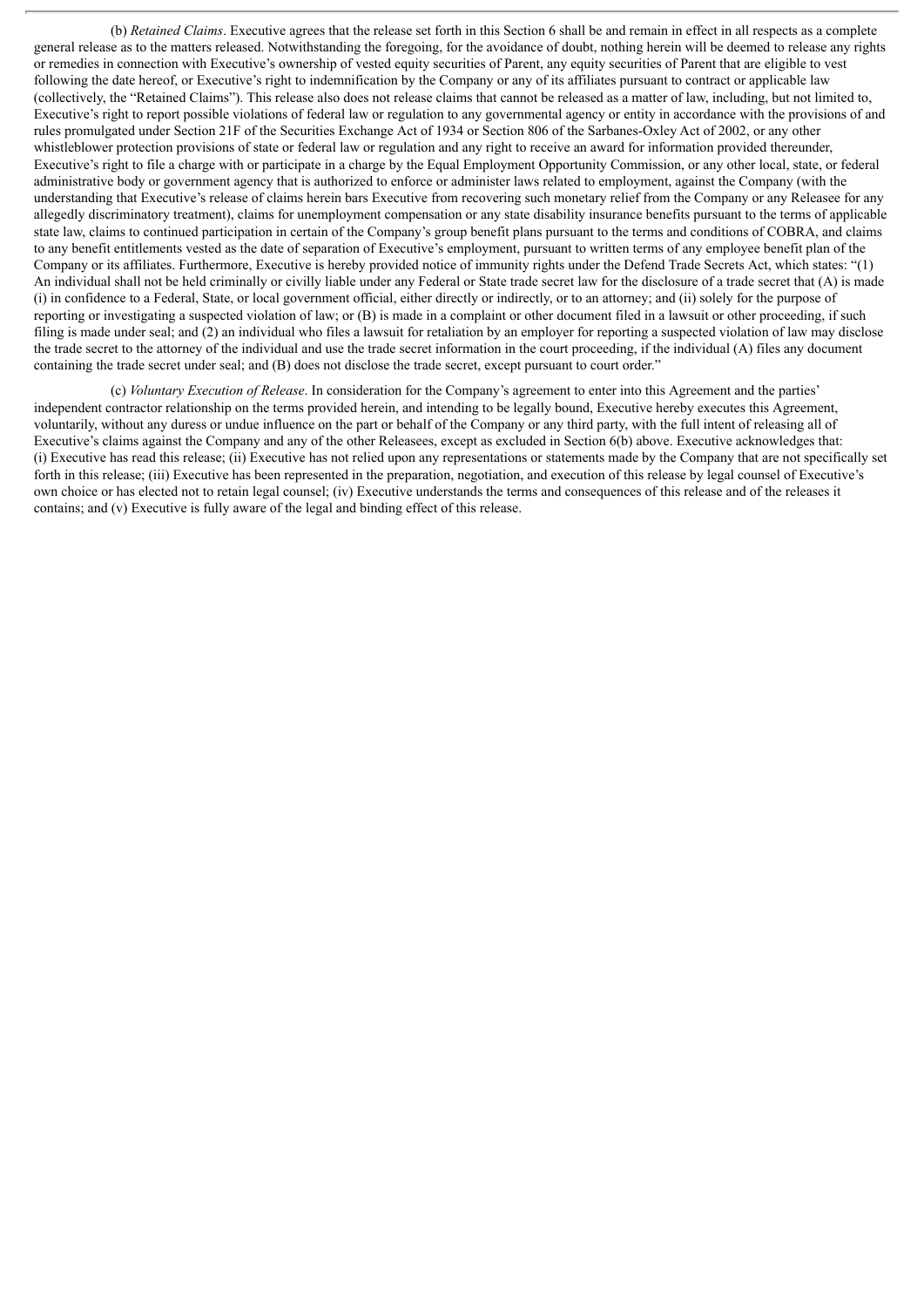7. Acknowledgment of Waiver of Claims under ADEA. Executive understands and acknowledges that Executive is waiving and releasing any rights Executive may have under the Age Discrimination in Employment Act of 1967 ("ADEA"), and that this waiver and release is knowing and voluntary. Executive understands and agrees that this waiver and release does not apply to any rights or claims that may arise under the ADEA after the date that Executive signs this Agreement. Executive understands and acknowledges that the consideration given for this waiver and release is in addition to anything of value to which Executive was already entitled. Executive further understands and acknowledges that Executive has been advised by this writing that: (a) Executive has a right, and the Company is herein advising Executive, to consult with an attorney prior to executing this Agreement; (b) Executive has up to twenty-one (21) days within which to consider this Agreement; the parties agree that such time period to review this Agreement shall not be extended upon any material or immaterial changes to this Agreement; if Executive signs this Agreement prior to the expiration of such review period, Executive does so voluntarily and waives the remainder of the review period; (c) Executive has up to seven (7) days immediately following Executive's execution of this Agreement to revoke this Agreement by providing written notice to the General Counsel of the Company; and (d) provided Executive has returned Executive's executed Agreement to the Company within twenty-one (21) days of receipt and has not revoked this Agreement as provided herein, this Agreement shall become effective on the eighth (8th) day after it is signed.

8. Post-Termination Obligations. Executive reaffirms Executive's continuing obligations under the Confidentiality and Developments Agreement dated September 1, 2020 (the "Confidentiality and Developments Agreement") and agrees to comply with Section 9 and Section 10(c) of the Employment Agreement, which are hereby incorporated by reference and shall remain in full force and effect pursuant to their terms to the maximum extent permitted by applicable law during the Transition Term and the Advisory Term.

9. Non-Disparagement. Executive agrees to refrain from Disparaging (as defined below) the Company, Parent and its and their affiliates, including their respective services, technologies, practices, directors and officers. The Company agrees to refrain from Disparaging Executive in formal statements made by the Company and to instruct its current officers and directors to refrain from Disparaging Executive. Nothing in this Section shall preclude any party from making truthful statements that are reasonably necessary to comply with applicable law, regulation or legal process, or to defend or enforce a party's rights under this Agreement or the Employment Agreement. For purposes of this Agreement, "Disparaging" means making remarks, comments or statements, whether written or oral, that impugn the character, integrity, reputation or abilities of the individual or entity being disparaged.

10. Return of Company Property. No later than the Separation Date, Executive shall return any property of the Company or its affiliates (including, without limitation, proprietary information or intellectual property) that is within Executive's custody or control, except to the extent such property is reasonably necessary for Executive to perform the Advisory Services, as determined and directed by the Company. Executive shall return any Company property retained by Executive as provided in the preceding sentence upon the expiration or termination of the Advisory Term or earlier upon request of the Company.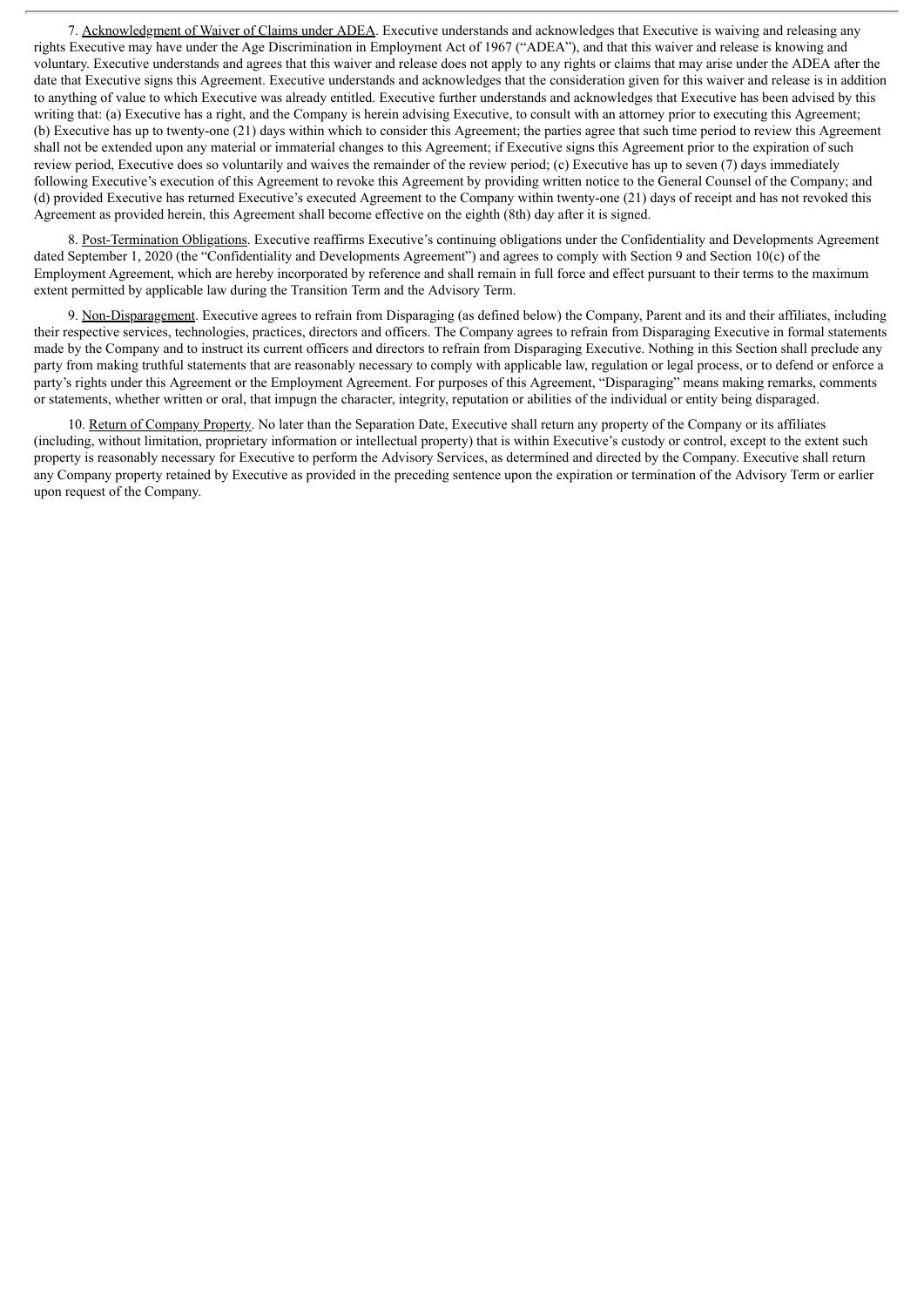11. Injunctive Relief. It is recognized and acknowledged by Executive that a breach of the covenants referred to in Section 8 of this Agreement will cause irreparable damage to the Company and to its goodwill, the exact amount of which will be difficult or impossible to ascertain, and that the remedies at law for any such breach will be inadequate. Accordingly, Executive agrees that in the event of a breach of any of the covenants referred to in Section 8 herein, in addition to any other remedy which may be available at law or in equity, the Company and any of its affiliates will be entitled to specific performance and injunctive relief.

12. Taxes. The Company shall be entitled to (and intends to) withhold from any amounts payable under this Agreement any federal, state, local or foreign withholding or other taxes or charges. To the extent any taxes may be due on the payments to Executive provided in this Agreement beyond any withheld by the Company, Executive agrees to pay them his self. Executive further agrees to provide any and all information pertaining to Executive upon request as reasonably necessary for the Company and its affiliates to comply with applicable tax laws.

#### 13. General Provisions.

(a) *Successors and Assigns*. The rights of the Company under this Agreement may, without the consent of Executive, be assigned by the Company in its sole and unfettered discretion, to any person, firm, corporation or other business entity which at any time, whether by purchase, merger or otherwise, directly or indirectly, acquires all or substantially all of the assets or business of the Company. Executive shall not be entitled to assign any of Executive's rights or obligations under this Agreement. This Agreement shall inure to the benefit of and be enforceable by Executive's personal or legal representatives, executors, administrators, successors, heirs, distributees, devisees and legatees.

(b) *Validity*. The invalidity or unenforceability of any provision or provisions of this Agreement shall not affect the validity or enforceability of any other provision of this Agreement, which shall remain in full force and effect.

(c) *Severability*. In the event any provision of this Agreement is found to be unenforceable by a court of competent jurisdiction, such provision shall be deemed modified to the extent necessary to allow enforceability of the provision as so limited, it being intended that the parties shall receive the benefit contemplated herein to the fullest extent permitted by law. If a deemed modification is not satisfactory in the judgment of such court, the unenforceable provision shall be deemed deleted, and the validity and enforceability of the remaining provisions shall not be affected thereby.

(d) *No Oral Modification*. This Agreement may only be amended in a writing signed by Executive and a duly authorized officer of the Company.

#### (e) *Governing Law; Venue.* This Agreement shall be governed by, and construed exclusively in accordance with, the laws of the State of New York without giving effect to any choice or conflict of law rules to the contrary. Each party submits to the nonexclusive jurisdiction of any United States District Court located in New York, New York and of any New York state court sitting in New York, New York for purposes of all legal proceedings arising out of or relating to this Agreement or the transactions contemplated hereby. Each party irrevocably waives any objection which it may now or hereafter have to the laying of venue in any proceeding brought in such a court, and any claim that any such proceeding was brought in an inconvenient forum.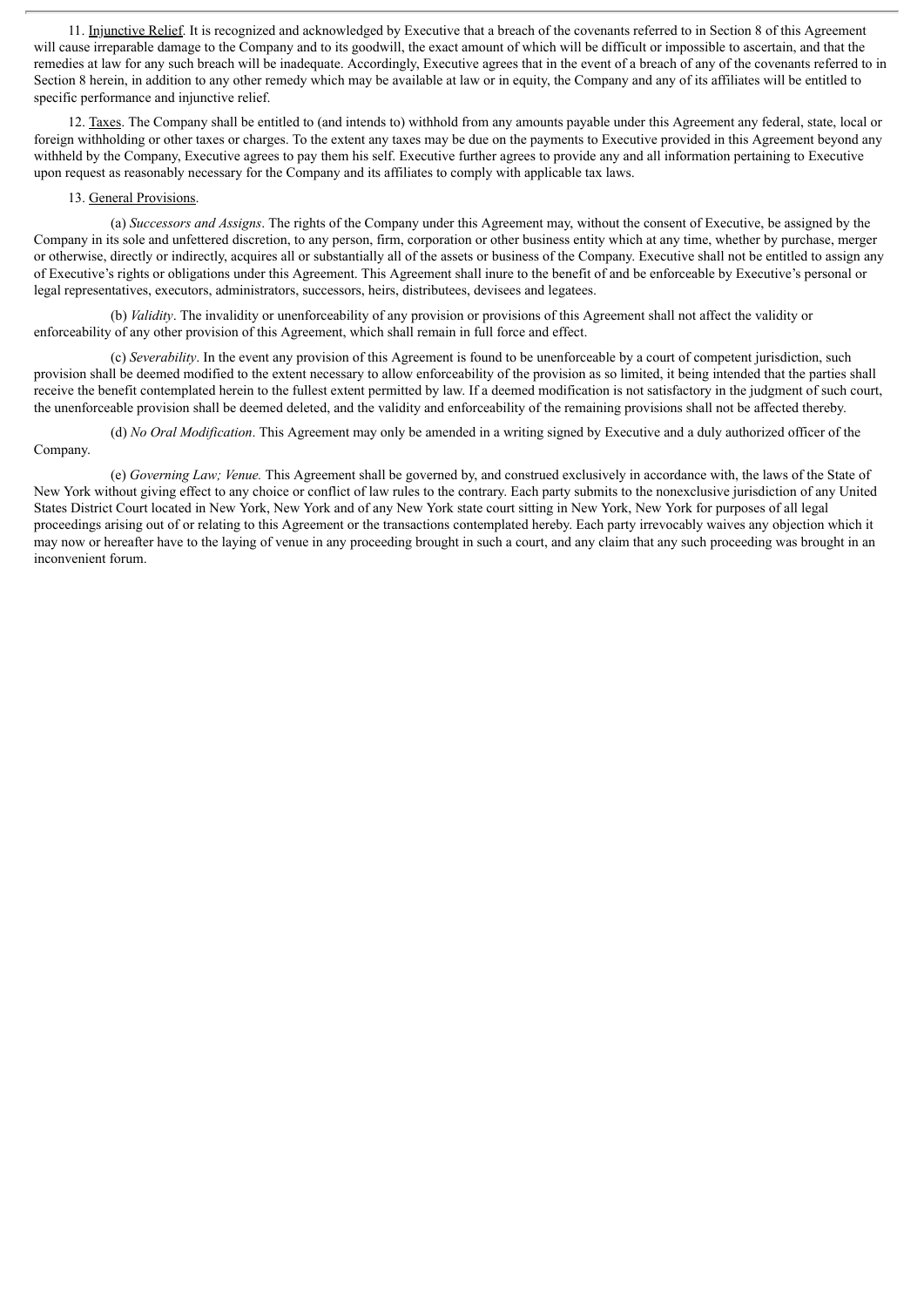(f) *Arbitration*. The arbitration agreement set forth in Section 17(g) of the Employment Agreement shall remain in full force and effect pursuant to its terms; provided that, nothing in this subsection shall be construed as precluding the bringing an action in court for injunctive relief or specific performance as provided in this Agreement and the parties have the right to resolve any issue or dispute over intellectual property rights by court action instead of arbitration.

(g) *Notice*. Any notice, request, claim, demand, document and other communication hereunder to any party shall be effective upon receipt (or refusal of receipt) and shall be in writing and delivered personally or sent by facsimile or certified or registered mail, postage prepaid, as follows:

(i) If to the Company, to the General Counsel of the Company at the Company's headquarters;

(ii) If to Executive, to the last address that the Company has in its personnel records for Executive; or

(iii) At any other address as any party shall have specified by notice in writing to the other party.

(h) *Interpretation; Construction*. The headings set forth in this Agreement are for convenience only and shall not be used in interpreting this Agreement. This Agreement has been drafted by legal counsel representing the Company, but Executive has participated in the negotiation of its terms. Furthermore, Executive acknowledges that Executive has had an opportunity to review and revise the Agreement and, therefore, the normal rule of construction to the effect that any ambiguities are to be resolved against the drafting party shall not be employed in the interpretation of this Agreement. Either party's failure to enforce any provision of this Agreement shall not in any way be construed as a waiver of any such provision, or prevent that party thereafter from enforcing each and every other provision of this Agreement.

(i) *Entire Agreement*. The terms of this Agreement, the Equity Documents (as modified by this Agreement) and the Confidentiality and Developments Agreement are intended by the parties to be the final expression of their agreement with respect to the employment of Executive by the Company and supersede all prior understandings and agreements, whether written or oral, including the Employment Agreement (except as expressly preserved herein). The parties further intend that this Agreement shall constitute the complete and exclusive statement of their terms and that no extrinsic evidence whatsoever may be introduced in any judicial, administrative, or other legal proceeding to vary the terms of this Agreement.

#### (j) *Code Section 409A*.

(i) The intent of the parties is that the payments and benefits under this Agreement comply with or be exempt from Section 409A of the Internal Revenue Code of 1986, as amended, and the regulations and guidance promulgated thereunder (collectively, "Section 409A") and, accordingly, to the maximum extent permitted, this Agreement shall be interpreted to be in compliance therewith.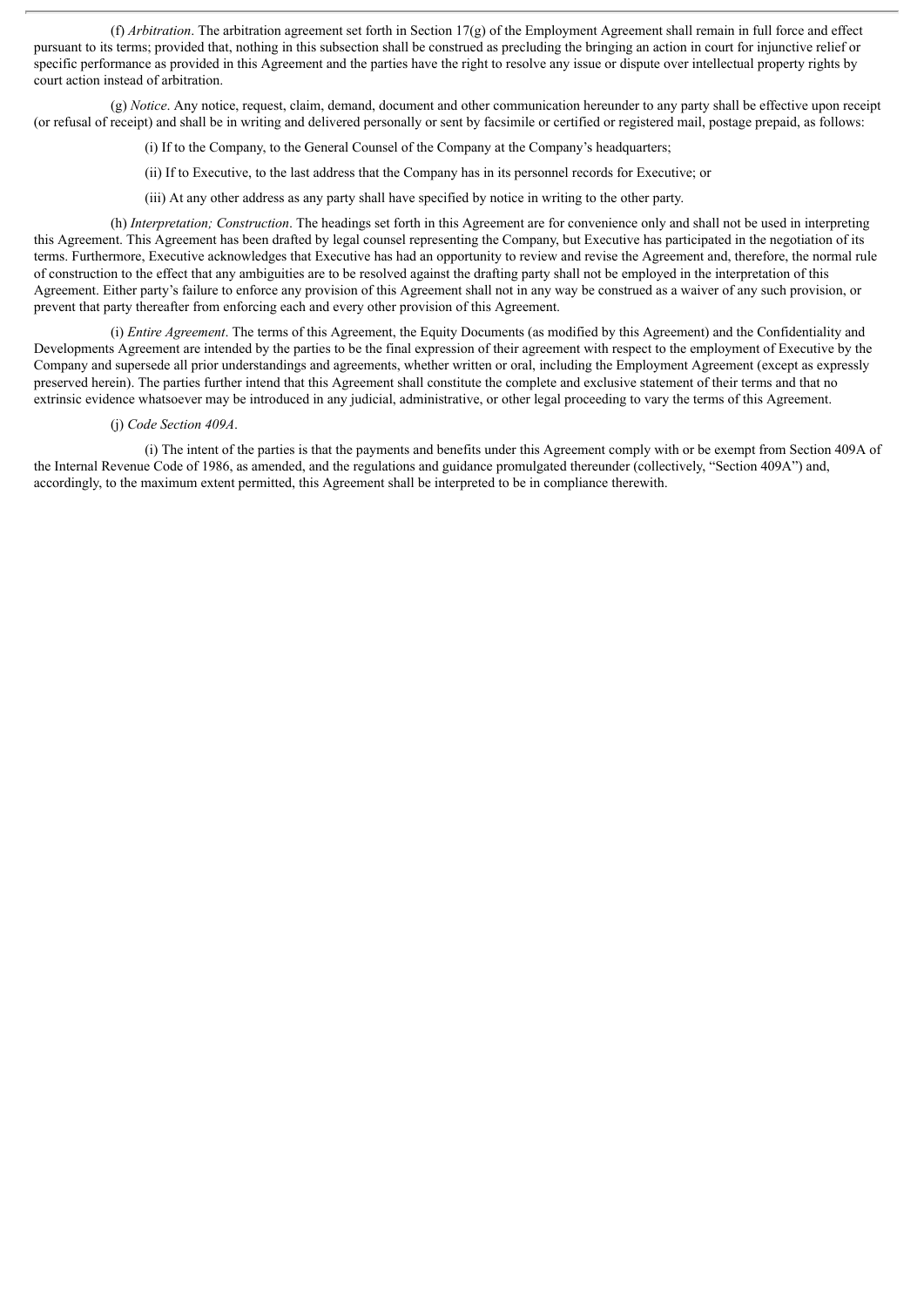(ii) If Executive is deemed by the Company at the time of Executive's "separation from service" within the meaning of Section 409A to be a "specified employee" for purposes of Section 409A, to the extent delayed commencement of any portion of the benefits to which Executive is entitled under this Agreement is required in order to avoid a prohibited distribution under Section 409A, such portion of Executive's benefits shall not be provided to Executive prior to the earlier of (i) the expiration of the six-month period measured from the date of Executive's separation from service with the Company or (ii) the date of Executive's death. Upon the first business day following the expiration of the applicable period, all payments deferred pursuant to the preceding sentence shall be paid in a lump sum to Executive (or Executive's estate or beneficiaries), and any remaining payments due to Executive under this Agreement shall be paid as otherwise provided herein.

(iii) Executive's right to receive any installment payments under this Agreement shall be treated as a right to receive a series of separate payments and, accordingly, each such installment payment shall at all times be considered a separate and distinct payment as permitted under Section 409A. Except as otherwise permitted under Section 409A, no payment hereunder shall be accelerated or deferred unless such acceleration or deferral would not result in additional tax or interest pursuant to Section 409A.

(iv) To the extent that any reimbursements under this Agreement are subject to Section 409A, any such reimbursements payable to Executive shall be paid to Executive no later than December 31 of the year following the year in which the expense was incurred; provided, that Executive submits Executive's reimbursement request promptly following the date the expense is incurred, the amount of expenses reimbursed in one year and the amount of in-kind benefits provided in one year shall not affect the amount eligible for reimbursement or in-kind benefits to be provided in any subsequent year, other than medical expenses referred to in Section 105(b) of the Code, and Executive's right to reimbursement or in-kind benefits under this Agreement will not be subject to liquidation or exchange for another benefit.

(k) *Consultation with Legal and Financial Advisors*. By executing this Agreement, Executive acknowledges that this Agreement confers significant legal rights, and may also involve the waiver of rights under other agreements; that the Company has encouraged Executive to consult with Executive's personal legal and financial advisors; and that Executive has had adequate time to consult with Executive's advisors before executing this Agreement.

(l) *Counterparts*. This Agreement may be executed in multiple counterparts, each of which shall be deemed an original but all of which together shall constitute one and the same instrument. Signatures delivered by facsimile or PDF shall be deemed effective for all purposes.

*[signature page follows]*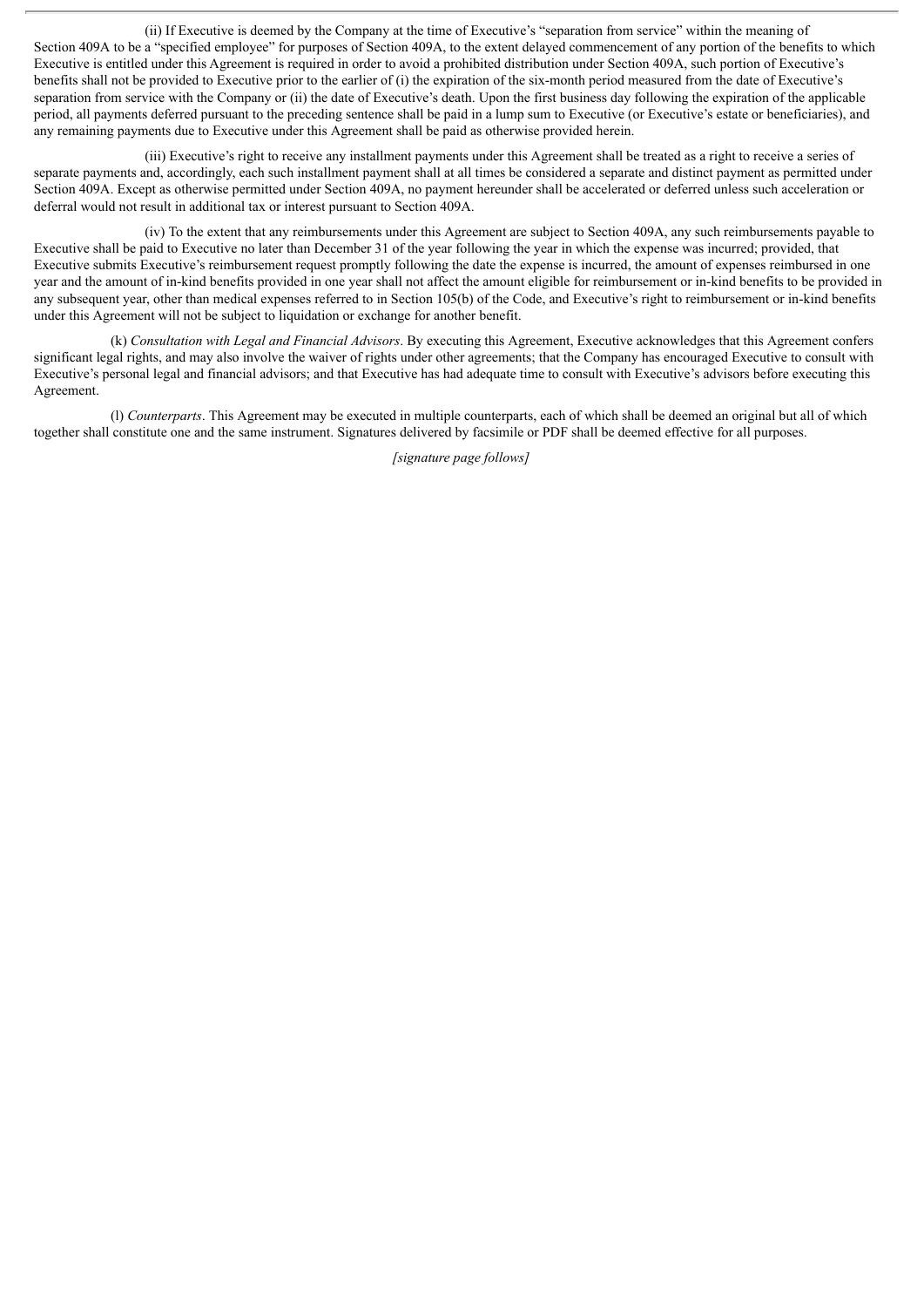IN WITNESS WHEREOF, the parties have executed this Agreement on the respective dates set forth below.

| Dated: 15 June 2022 | /s/ Greg Weaver                    |
|---------------------|------------------------------------|
|                     | Greg Weaver                        |
|                     | <b>ATAI Life Sciences US, Inc.</b> |
| Dated:15 June 2022  | By: /s/ Florian Brand              |
|                     | Name: Florian Brand                |
|                     | Title: CEO                         |
|                     | <b>ATAI Life Sciences N.V.</b>     |
| Dated: 15 June 2022 | By: /s/ Florian Brand              |
|                     | Name: Florian Brand                |
|                     | Title: CEO                         |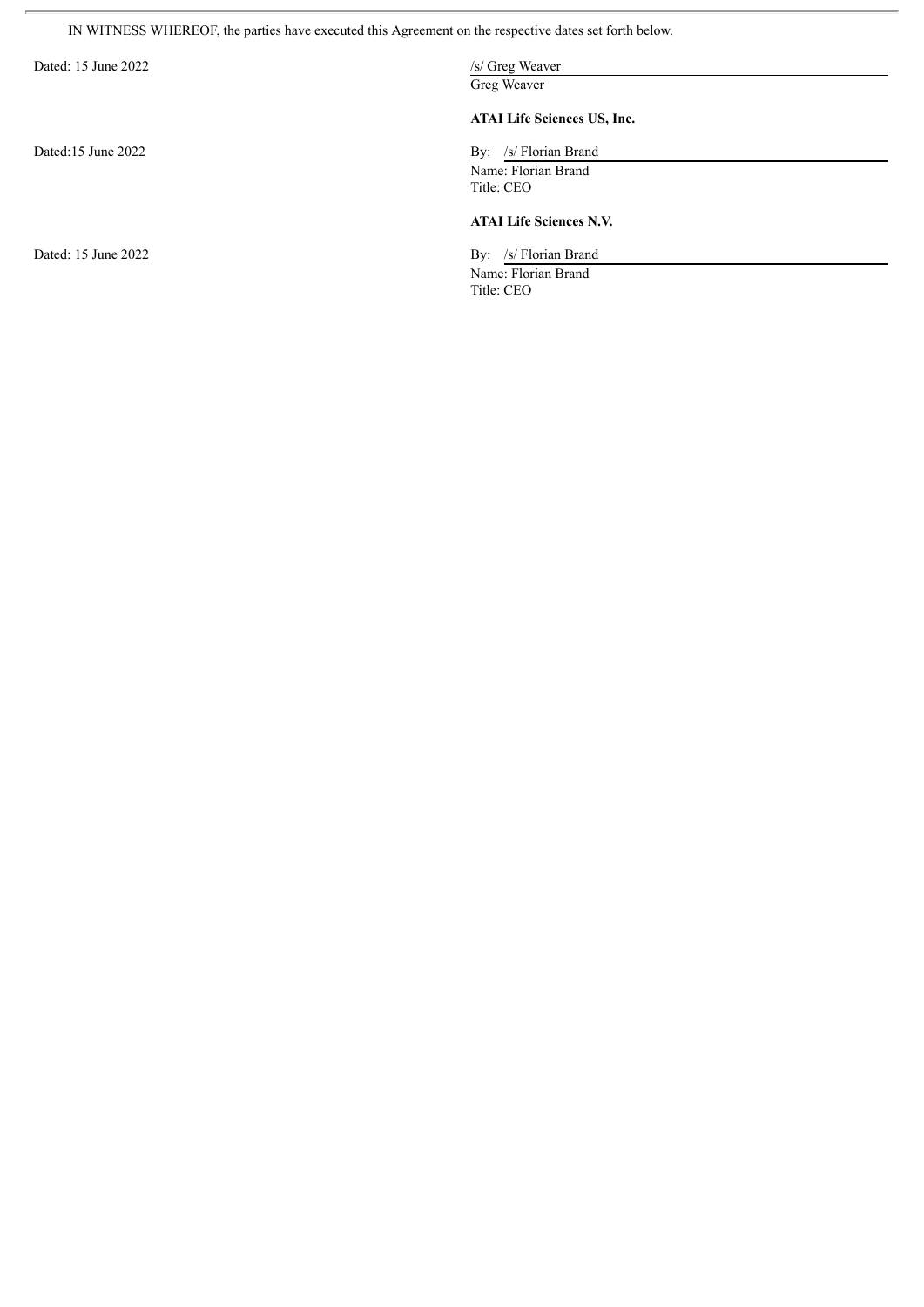#### **EXHIBIT A**

#### **GENERAL WAIVER AND RELEASE OF CLAIMS**

Reference is made to the Transition and Separation Agreement, dated as of , 2022 (the "Agreement"), to which this General Waiver and Release of Claims (the "Release") is attached. Capitalized terms used but not defined in this Release will have the meanings given to them in the Agreement.

1. *Release of Claims.* Executive agrees that, other than with respect to the Retained Claims (as defined in Section 1(b) below), the consideration described in the Agreement represents settlement in full of all outstanding obligations owed to Executive by the Company, Parent any of their direct or indirect subsidiaries and affiliates, and any of their current and former officers, directors, equityholders, managers, employees, agents, investors, attorneys, shareholders, administrators, affiliates, benefit plans, plan administrators, insurers, trustees, divisions, and subsidiaries and predecessor and successor corporations and assigns (collectively, the "Releasees"). Executive, on Executive's own behalf and on behalf of any of Executive's affiliated companies or entities and any of their respective heirs, family members, executors, agents, and assigns, other than with respect to the Retained Claims, hereby and forever releases the Releasees from, and agrees not to sue concerning, or in any manner to institute, prosecute, or pursue, any claim, complaint, charge, duty, obligation, or cause of action relating to any matters of any kind, whether presently known or unknown, suspected or unsuspected, that Executive may possess against any of the Releasees arising from any omissions, acts, facts, or damages that have occurred until and including the date Executive signs this Release, including, without limitation:

(a) any and all claims relating to or arising from Executive's employment or service relationship with any of the Releasees and the termination of such relationships;

(b) any and all claims relating to, or arising from, Executive's right to purchase, or actual purchase of any shares or other equity interests of the Company or of Parent, or any of its or their affiliates, including, without limitation, any claims for fraud, misrepresentation, breach of fiduciary duty, breach of duty under applicable state law, and securities fraud under any state or federal law;

(c) any and all claims for wrongful discharge of employment; termination in violation of public policy; discrimination; harassment; retaliation; breach of contract, both express and implied; breach of covenant of good faith and fair dealing, both express and implied; promissory estoppel; negligent or intentional infliction of emotional distress; fraud; negligent or intentional misrepresentation; negligent or intentional interference with contract or prospective economic advantage; unfair business practices; defamation; libel; slander; negligence; personal injury; assault; battery; invasion of privacy; false imprisonment; conversion; and disability benefits;

(d) any and all claims for violation of any federal, state, or municipal statute, including, but not limited to, Title VII of the Civil Rights Act of 1964; the Civil Rights Act of 1991; the Rehabilitation Act of 1973; the Americans with Disabilities Act of 1990; the Equal Pay Act; the Fair Labor Standards Act, the Fair Credit Reporting Act; the Age Discrimination in Employment Act of 1967; the Older Workers Benefit Protection Act; the Employee Retirement Income Security Act of 1974; the Worker Adjustment and Retraining Notification Act; the Family and Medical Leave Act; the Sarbanes-Oxley Act of 2002; the New York State Human Rights Law; and the New York City Human Rights Law;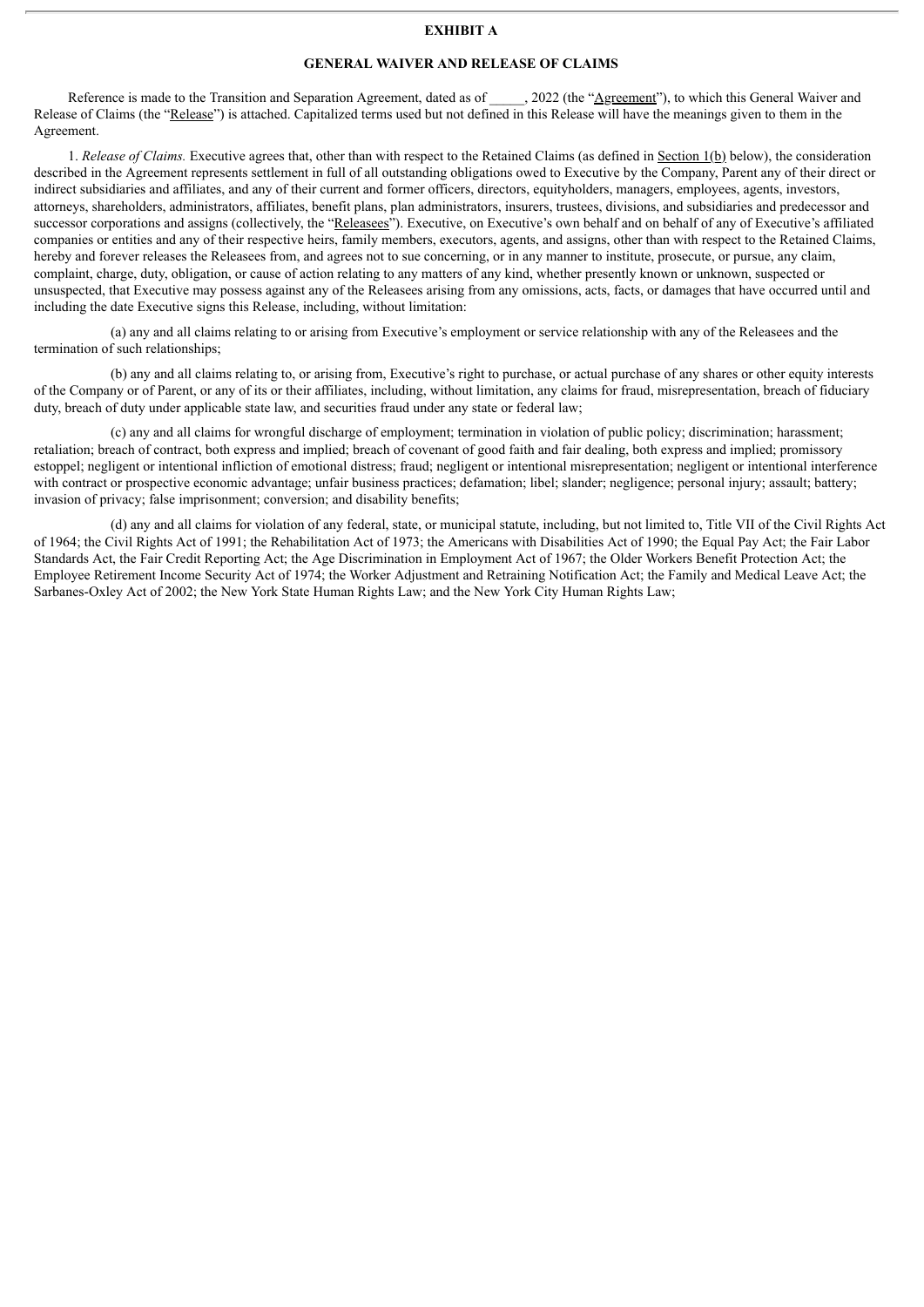(e) any and all claims for violation of the federal or any state constitution;

(f) any and all claims arising out of any other laws and regulations relating to employment or employment discrimination;

(g) any claim for any loss, cost, damage, or expense arising out of any dispute over the non-withholding or other tax treatment of any of the proceeds received by Executive as a result of this Release;

(h) any and all claims arising out of the wage and hour and wage payments laws and regulations of the state or states in which Executive has provided service to the Company or any of its affiliates (including without limitation the New York Labor Law); and

(i) any and all claims for attorneys' fees and costs.

2. *Retained Claims.* Executive agrees that this Release shall be and remain in effect in all respects as a complete general release as to the matters released. Notwithstanding the foregoing, for the avoidance of doubt, nothing herein will be deemed to release any rights or remedies in connection with Executive's ownership of vested equity securities of Parent or Executive's right to indemnification by the Company, the right to enforce the terms of this Agreement, or any of its affiliates pursuant to contract or applicable law (collectively, the "Retained Claims"). This Release also does not release claims that cannot be released as a matter of law, including, but not limited to, Executive's right to report possible violations of federal law or regulation to any governmental agency or entity in accordance with the provisions of and rules promulgated under Section 21F of the Securities Exchange Act of 1934 or Section 806 of the Sarbanes-Oxley Act of 2002, or any other whistleblower protection provisions of state or federal law or regulation and any right to receive an award for information provided thereunder, Executive's right to file a charge with or participate in a charge by the Equal Employment Opportunity Commission, or any other local, state, or federal administrative body or government agency that is authorized to enforce or administer laws related to employment, against the Company (with the understanding that Executive's release of claims herein bars Executive from recovering such monetary relief from the Company or any Releasee for any allegedly discriminatory treatment), claims for unemployment compensation or any state disability insurance benefits pursuant to the terms of applicable state law, claims to continued participation in certain of the Company's group benefit plans pursuant to the terms and conditions of COBRA, and claims to any benefit entitlements vested as the date of separation of Executive's employment, pursuant to written terms of any employee benefit plan of the Company or its affiliates. Furthermore, Executive is hereby provided notice of immunity rights under the Defend Trade Secrets Act, which states: "(1) An individual shall not be held criminally or civilly liable under any Federal or State trade secret law for the disclosure of a trade secret that (A) is made (i) in confidence to a Federal, State, or local government official, either directly or indirectly, or to an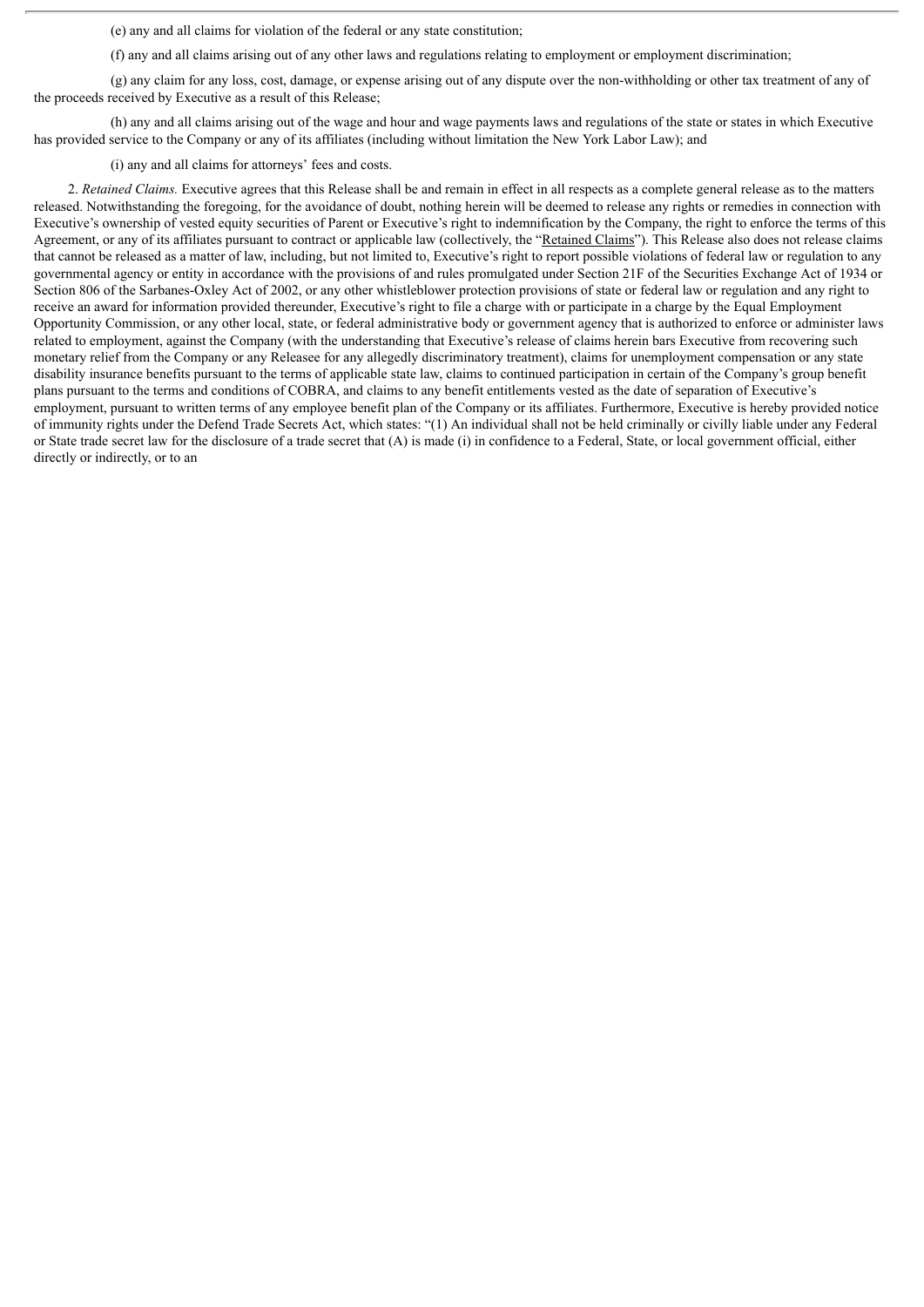attorney; and (ii) solely for the purpose of reporting or investigating a suspected violation of law; or (B) is made in a complaint or other document filed in a lawsuit or other proceeding, if such filing is made under seal; and (2) an individual who files a lawsuit for retaliation by an employer for reporting a suspected violation of law may disclose the trade secret to the attorney of the individual and use the trade secret information in the court proceeding, if the individual (A) files any document containing the trade secret under seal; and (B) does not disclose the trade secret, except pursuant to court order."

3. *Voluntary Execution of Release*. Executive hereby executes this Agreement, voluntarily, without any duress or undue influence on the part or behalf of the Company or any third party, with the full intent of releasing all of Executive's claims against the Company and any of the other Releasees, except as excluded in Section 2 above. Executive acknowledges that: (a) Executive has read this release; (b) Executive has not relied upon any representations or statements made by the Company that are not specifically set forth in this release; (c) Executive has been represented in the preparation, negotiation, and execution of this release by legal counsel of Executive's own choice or has elected not to retain legal counsel; (d) Executive understands the terms and consequences of this release and of the releases it contains; and (e) Executive is fully aware of the legal and binding effect of this release.

4. *Ef ective Date.* This Release will become effective on the date Executive signs it, so long as it has been signed by the Executive within the timeframe set forth in the Agreement or otherwise agreed by the Company.

5. *Voluntary Execution of Release.* Executive understands and agrees that Executive executed this Release voluntarily, without any duress or undue influence on the part or behalf of the Company or any third party, with the full intent of releasing all of Executive's claims against the Company and any of the other Releasees. Executive acknowledges that: (a) Executive has read this Release; (b) Executive has not relied upon any representations or statements made by the Company that are not specifically set forth in this Release; (c) Executive has been represented in the preparation, negotiation, and execution of this Release by legal counsel of Executive's own choice or has elected not to retain legal counsel; (d) Executive understands the terms and consequences of this Release and of the releases it contains; and (e) Executive is fully aware of the legal and binding effect of this Release.

6. *Amendment, Governing Law and Notice*. This Release is final and binding and may only be amended in a writing signed by Executive and a duly authorized officer of the Company. Section 13(e) and Section 13(g) of the Agreement will apply to this Release *mutatis mutandis*.

7. *General Release*. For the avoidance of doubt, this Release does not replace or in any way limit the general release and waiver in the Agreement.

Executed:

Greg Weaver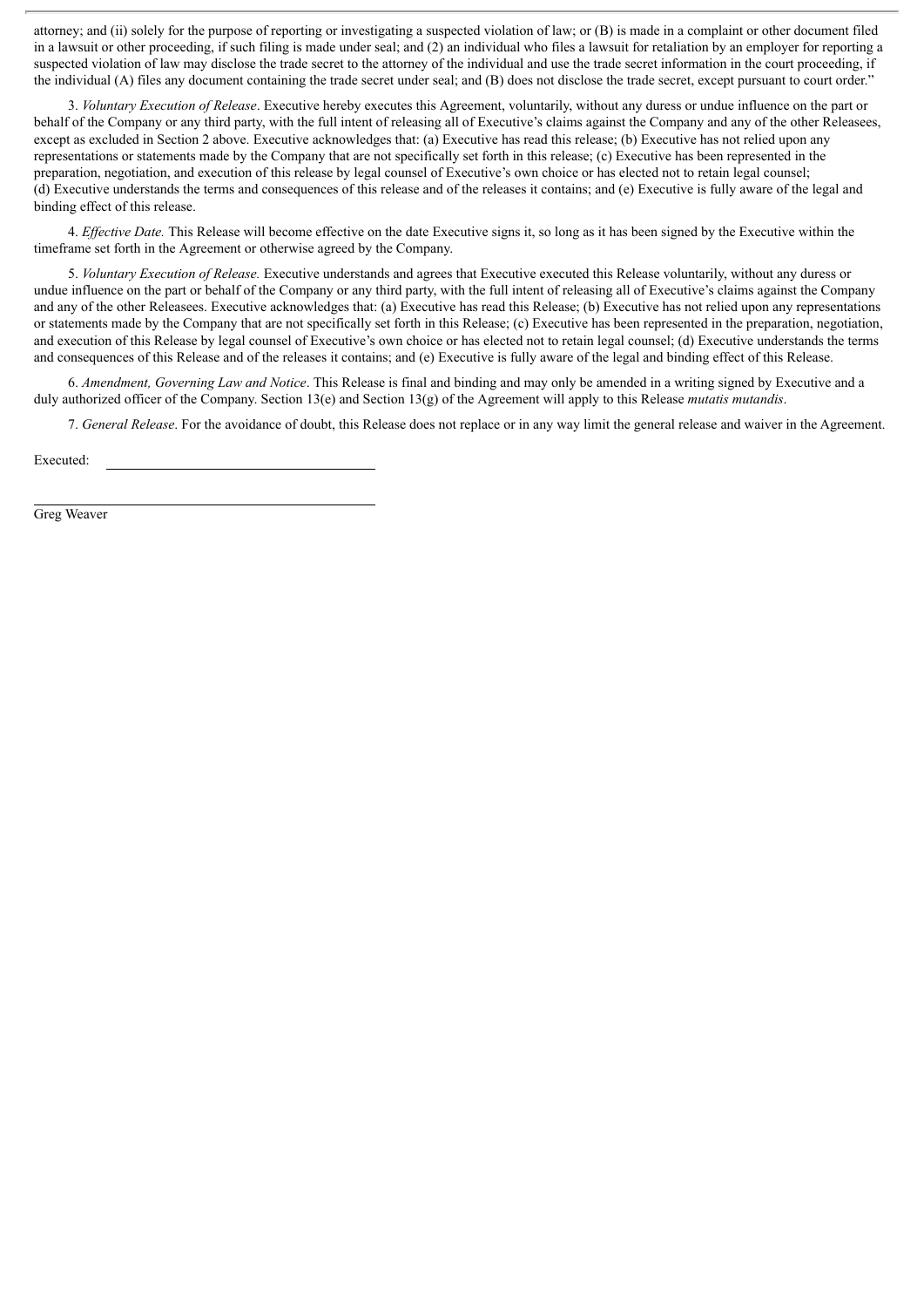

#### **Stephen Bardin to Join atai Life Sciences as CFO Designate**

- <span id="page-18-0"></span>• Stephen Bardin will join as CFO Designate on June 27, 2022
- After a transition period, atai's current CFO Greg Weaver will be moving into a part time strategic advisory role

NEW YORK and BERLIN, JUNE 17, 2022 @ 7:59 AM EST [NEWSWIRE] // atai Life Sciences N.V., (Nasdaq: ATAI) ("atai" or the "Company"), a clinical stage biopharmaceutical company aiming to transform the treatment of mental health disorders, announced today that Stephen Bardin, currently Senior Vice President of Finance and Operations at BridgeBio Pharma, Inc. (Nasdaq: BBIO) ("BridgeBio"), will be appointed Chief Financial Officer during the third quarter of 2022.

Initially, Mr. Bardin will join the Company as Deputy CFO and CFO Designate on June 27th and will be supported in his transition by current CFO Greg Weaver. Mr. Weaver, after two years of exceptional service to the Company, will subsequently step into a strategic advisory role which is expected to conclude on March 31, 2023.

Mr. Bardin spent nearly three years at BridgeBio, a commercial-stage biopharmaceutical company with a broad pipeline of development programs, where he oversaw a broad range of finance activities and helped raise over USD 2B through a variety of financing transactions. Prior to that, Mr. Bardin held positions focused on finance, operations and corporate development at Myovant Sciences, Inc., Halo Neuroscience, Inc. and the Boston Consulting Group. He holds an M.B.A. from the Stanford Graduate School of Business and graduated summa cum laude from Duke University with a B.S.E. in Biomedical Engineering.

"Stephen's highly relevant experience and his unique insights into our hub and spoke model of drug development make him the perfect fit for our team. I am thrilled to have him join us on our mission to pioneer the development of highly effective mental health treatments," said atai Co-Founder and CEO Florian Brand. "We also extend our deepest gratitude to Greg for his achievements in building a strong finance function and his leadership during our successful IPO. We would not be where we are today without him."

"I am so proud of what we achieved as a team at atai during my tenure over the last two years," said Mr. Weaver. "With a cash balance of USD 335M (as of March 31, 2022), we have built a company that is very well capitalized and in a uniquely strong position for success given its leadership and diverse pipeline of potentially transformative mental health treatments. I have no doubt that Stephen will be an excellent addition to atai's leadership team."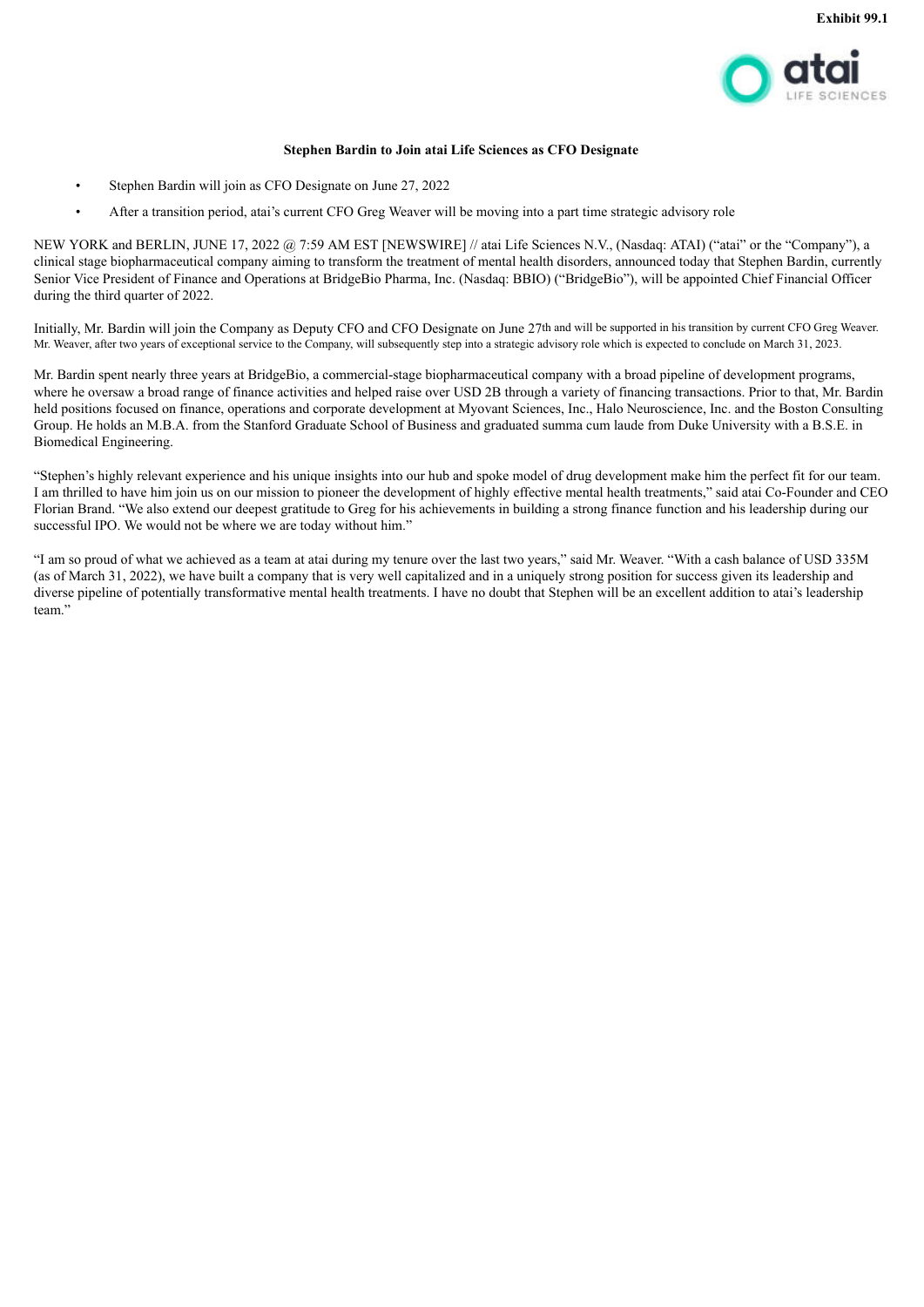

#### **About atai Life Sciences**

atai Life Sciences is a clinical-stage biopharmaceutical company aiming to transform the treatment of mental health disorders. Founded in 2018 as a response to the significant unmet need and lack of innovation in the mental health treatment landscape, atai is dedicated to acquiring, incubating, and efficiently developing innovative therapeutics to treat depression, anxiety, addiction, and other mental health disorders.

atai's business model combines funding, technology, scientific, and regulatory expertise with a focus on innovative compounds, including psychedelic therapy and other drugs with differentiated safety profiles and therapeutic potential. By pooling resources and best practices, atai aims to responsibly accelerate the development of new medicines across its companies to achieve clinically meaningful and sustained behavioral change in mental health patients.

atai's vision is to heal mental health disorders so that everyone, everywhere can live a more fulfilled life. For more information, please visit www.atai.life.

#### **Forward-Looking Statements**

This press release contains forward-looking statements within the meaning of the Private Securities Litigation Reform Act of 1995, as amended. We intend such forward-looking statements to be covered by the safe harbor provisions for forward-looking statements contained in Section 27A of the Securities Act of 1933, as amended (the "Securities Act"), and Section 21E of the Securities Exchange Act of 1934, as amended (the "Exchange Act"). The words "believe," "may," "will," "estimate," "continue," "anticipate," "intend," "expect," "anticipate," "initiate," "could," "would," "project," "plan," "potentially," "preliminary," "likely," and similar expressions are intended to identify forward-looking statements, although not all forwardlooking statements contain these words. All statements contained in this press release other than statements of historical fact, including statements regarding our expectations relating to management transition changes and related timelines, our future operating results and financial position, our business strategy and plans and the plans and objectives of management for future operations and capital expenditures, are forward-looking statements. The forward-looking statements in this press release are neither promises nor guarantees, and you should not place undue reliance on these forwardlooking statements because they involve known and unknown risks, uncertainties, and other factors, many of which are beyond our control and which could cause actual results, levels of activity, performance or achievements to differ materially from those expressed or implied by these forward-looking statements.